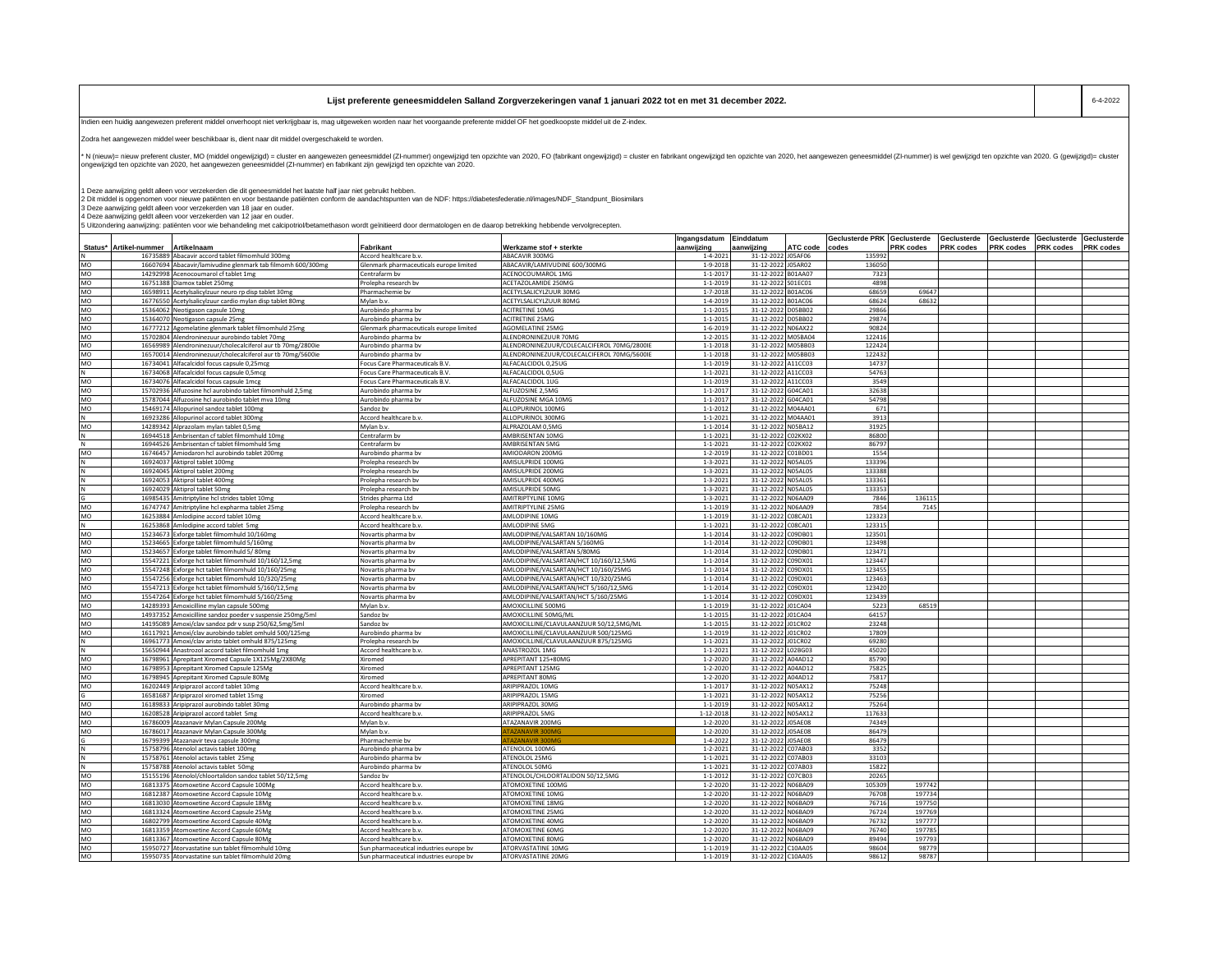| MO        | 16580060 Atorvastatine xiromed tablet filmomhuld 40mg                                    | Xiromed                                 | ATORVASTATINE 40MG                             | $1 - 1 - 2019$                   | 31-12-2022 C10AA05                       | 98620          |        |        |       |  |
|-----------|------------------------------------------------------------------------------------------|-----------------------------------------|------------------------------------------------|----------------------------------|------------------------------------------|----------------|--------|--------|-------|--|
| MO        | 16315413 Atorvastatine sun tablet filmomhuld 80mg                                        | Sun pharmaceutical industries europe bv | ATORVASTATINE 80MG                             | $1 - 1 - 2017$                   | 31-12-2022 C10AA05                       | 98639          |        |        |       |  |
| MO        |                                                                                          | Glenmark pharmaceuticals europe limited | ATOVAOUON 150MG/MI                             | $1 - 1 - 2019$                   | 31-12-2022 P01AX06                       | 47147          |        |        |       |  |
|           | 16654471 Atovaquon glenmark suspensie 150mg/ml                                           |                                         |                                                |                                  |                                          |                |        |        |       |  |
| N         | 15864138 Atovaquon/proguanil mylan tablet filmomh 250/100mg                              | Mylan b.v.                              | ATOVAQUON/PROGUANIL 250/100MG                  | $1 - 1 - 2021$                   | 31-12-2022 P01BB51                       | 5477           |        |        |       |  |
| N         | 14325322 Azathioprine mylan tablet 25mg                                                  | Mylan b.v                               | <b>AZATHIOPRINE 25MG</b>                       | $1 - 1 - 2021$                   | 31-12-2022 L04AX01                       | 26840          |        |        |       |  |
| MO        | 14325330 Azathioprine mylan tablet 50mg                                                  | Mylan b.v                               | AZATHIOPRINE 50MG                              | $1 - 7 - 201$                    | 31-12-2022 L04AX01                       | 5681           |        |        |       |  |
| <b>MO</b> | 15218813 Azitromycine sandoz tablet omhuld 250mg                                         | Sandoz by                               | <b>AZITROMYCINE 250MG</b>                      | $1 - 7 - 201$                    | 31-12-2022 J01FA10                       | 114995         |        |        |       |  |
|           |                                                                                          |                                         |                                                |                                  |                                          |                |        |        |       |  |
| MO        | 15141152 Azitromycine sandoz poeder v suspensie 200mg/5ml                                | Sandoz bv                               | AZITROMYCINE 40MG/ML                           | $1 - 1 - 2019$                   | 31-12-2022 J01FA10                       | 115010         |        |        |       |  |
| N         | 16628578 Azitromycine aurobindo tablet omhuld 500mg                                      | Aurobindo pharma bv                     | AZITROMYCINE 500MG                             | $1 - 1 - 2021$                   | 31-12-2022 J01FA10                       | 115002         |        |        |       |  |
| MO        | 14278359 Baclofen mylan tablet 10mg                                                      | Mylan b.v.                              | <b>BACLOFEN 10MG</b>                           | 1-11-2015                        | 31-12-2022 M03BX01                       | 2607           |        |        |       |  |
|           |                                                                                          | Sandoz by                               |                                                | $1 - 1 - 201$                    |                                          | 2186           |        |        |       |  |
| MO        | 14320029 Beclometason nevel sandoz neussp 50mcg/do fl 200do                              |                                         | BECLOMETASON 50UG/DO 200DO neusspray           |                                  | 31-12-2022 R01AD01                       |                |        |        |       |  |
| MO        | 16253841 Betahistine 2hcl accord tablet 16mg                                             | Accord healthcare b.v.                  | <b>BETAHISTINE 16MG</b>                        | $1 - 1 - 2019$                   | 31-12-2022 N07CA01                       | 27413          |        |        |       |  |
| MO        | 16253833 Betahistine 2hcl accord tablet 8mg                                              | Accord healthcare b.v.                  | BETAHISTINE 8MG                                | $1 - 1 - 2017$                   | 31-12-2022 N07CA01                       | 1309           |        |        |       |  |
| N         | 12106216 Betnelan zalf 1mg/g                                                             | Glaxosmithkline b.v.                    | <b>BETAMETHASON 1MG/G</b>                      | $1 - 10 - 2021$                  | 31-12-2022 D07AC01                       | 4103           |        |        |       |  |
|           |                                                                                          |                                         |                                                |                                  |                                          |                |        |        |       |  |
| FO.       | 16990374 Betamethason xiromed opl voor cutaan gebr 1mg/ml                                | Xiromed                                 |                                                | $1 - 4 - 202$                    | 31-12-2022 D07AC01                       | 1465           | 45284  | 199079 |       |  |
| FO        | 16975693 Betamethason xiromed opl voor cutaan gebr 1mg/ml                                | Xiromed                                 | TAMETHASON 1MG/ML                              | $1 - 9 - 2021$                   | 31-12-2022 D07AC01                       | 1465           | 45284  | 199079 |       |  |
| MO        | 16231392 Calcipotriol/betamethason sdz zalf 50mcg/0,5mg/g 5)                             | Sandoz by                               | <b>TAMETHASON/CALCIPOTRIOL 0.5MG/50UG/GS</b>   | $1 - 1 - 2019$                   | 31-12-2022 D05AX52                       | 69167          | 133329 |        |       |  |
| MO        | 16231406 Calcipotriol/betamethason sdz zalf 50mcg/0,5mg/g 5)                             | Sandoz bv                               | TAMETHASON/CALCIPOTRIOL 0.5MG/50UG/G           | $1 - 1 - 2019$                   | 31-12-2022 D05AX52                       | 6916           | 133329 |        |       |  |
|           |                                                                                          |                                         |                                                |                                  |                                          |                |        |        |       |  |
| <b>MO</b> | 16164474 Bicalutamide aurobindo tablet filmomhuld 150mg                                  | Aurobindo pharma by                     | BICALUTAMIDE 150MG                             | $1 - 1 - 2017$                   | 31-12-2022 L02BB03                       | 86614          |        |        |       |  |
| MO        | 15474828 Bicalutamide accord tablet filmomhuld 50mg                                      | Accord healthcare b.v.                  | BICALUTAMIDE 50MG                              | $1 - 1 - 2014$                   | 31-12-2022 L02BB03                       | 42005          |        |        |       |  |
|           | 16884000 Bimatoprost mylan oogdruppels 0,1mg/ml flacon 3ml                               | Mylan b.v.                              | <b>BIMATOPROST 0.1MG/ML</b>                    | $1 - 7 - 2021$                   | 31-12-2022 SO1EE03                       | 92681          | 210447 |        |       |  |
|           |                                                                                          | 1A Pharma                               |                                                |                                  |                                          | 96946          |        |        |       |  |
| G         | 16932420 Bisoprololfumaraat 1A Pharma tablet 1,25mg                                      |                                         | BISOPROLOL 1,25MG                              | $1 - 1 - 2021$                   | 31-12-2022 C07AB07                       |                |        |        |       |  |
| N         | 15816893 Bisoprololfumaraat aurobindo tablet filmomh 10mg                                | Aurobindo pharma bv                     | BISOPROLOL 10MG                                | $1 - 1 - 202$                    | 31-12-2022 C07AB07                       | 25542          |        |        |       |  |
| MO        | 16288327 Bisoprololfumaraat deco aurob tabl filmomh 2,5mg                                | Aurobindo pharma by                     | <b>BISOPROLOL 2.5MG</b>                        | $1 - 1 - 2017$                   | 31-12-2022 C07AB07                       | 71323          |        |        |       |  |
| MO        | 16746465 Bisoprololfumaraat aurobindo tablet filmomh 5mg                                 | Aurobindo pharma by                     | <b>BISOPROLOL 5MG</b>                          | $1 - 2 - 201$                    | 31-12-2022 C07AB07                       | 25534          |        |        |       |  |
| MO        | 16744411 Bosentan accord tablet filmomhuld 125mg                                         |                                         | <b>BOSENTAN 125MG</b>                          | $1 - 1 - 2019$                   |                                          |                |        |        |       |  |
|           |                                                                                          | Accord healthcare b.v.                  |                                                |                                  | 31-12-2022 C02KX01                       | 67377          |        |        |       |  |
| MO        | 16744403 Bosentan accord tablet filmomhuld 62,5mg                                        | Accord healthcare b.v.                  | BOSENTAN 62,5MG                                | $1 - 1 - 2019$                   | 31-12-2022 C02KX01                       | 67369          |        |        |       |  |
| MO        | 15402215 Brimonidinetartraat mylan oogdr 2mg/ml fl 5ml                                   | Mylan b.v.                              | <b>BRIMONIDINE 2MG/ML FL 5ML</b>               | 1-9-2019                         | 31-12-2022 SO1EA05                       | 50237          |        |        |       |  |
|           |                                                                                          |                                         |                                                |                                  |                                          |                |        |        |       |  |
| MO        | 16118391 Brinzolamide Sandoz oogdruppels 10MG/ML Flacon 5ML                              | Sandoz bv                               | BRINZOLAMIDE 10MG/ML 5MI                       | $1 - 2 - 2019$                   | 31-12-2022 S01EC04                       | 72877          | 212261 |        |       |  |
| N         | 16241622 Bufoler easyhaler inhpdr 160/4,5mcg 120do 1)                                    | Orion pharma bvba                       | BUDESO/FORMO 160/4,5UG/DO(=160/4,5UG)120D 1)   | $1 - 1 - 2021$                   | 31-12-2022 R03AK07                       | 66451          | 86223  | 124176 | 13116 |  |
| N         | 16241665 Bufoler easyhaler inhpdr 320/9mcg 60do 1)                                       | Orion pharma byba                       | BUDESO/FORMO 320/9UG/DO (=320/9UG) 60DO 1)     | $1 - 1 - 2021$                   | 31-12-2022 R03AK07                       | 70335          | 124184 | 131172 |       |  |
|           |                                                                                          | Sandoz bv                               | BUDESONIDE 0,25MG/ML 2ML                       | $1 - 1 - 202$                    | 31-12-2022 R03BA02                       | 34452          |        |        |       |  |
| N         | 15824373 Budesonide sandoz vernevelsusp 0,25mg/ml amp 2ml                                |                                         |                                                |                                  |                                          |                |        |        |       |  |
| FO        | 17023513 Budesonide aurobin nevel neusspray 100mcg/do 200do                              | Aurobindo pharma by                     | BUDESONIDE 100UG/DO                            | $1 - 7 - 2021$                   | 31-12-2022 R01AD05                       | 32727          |        |        |       |  |
| MO        | 15731359 Budesonide focus nevel neusspray 50mcg/do 200do                                 | Focus Care Pharmaceuticals B.V.         | BUDESONIDE 50UG/DO                             | $1 - 9 - 2021$                   | 31-12-2022 R01AD05                       | 24554          |        |        |       |  |
| N         | 16058054 Bumetanide sandoz tablet 1mg                                                    | Sandoz bv                               | <b>BUMETANIDE 1MG</b>                          | $1 - 1 - 2021$                   | 31-12-2022 C03CA02                       | 4219           |        |        |       |  |
|           |                                                                                          |                                         |                                                |                                  |                                          |                |        |        |       |  |
| G         | 14317788 Bumetanide sandoz tablet 2mg                                                    | Sandoz by                               | <b>BUMETANIDE 2MG</b>                          | $1 - 1 - 2021$                   | 31-12-2022 C03CA02                       | 43508          |        |        |       |  |
| MO        | 16521021 Buprenorfine glenmark pleister transderm 10mcg/uur                              | Glenmark pharmaceuticals europe limited | <b>BUPRENORFINE 10UG/UUR</b>                   | $1 - 7 - 2017$                   | 31-12-2022 NO2AE01                       | 89419          |        |        |       |  |
| MO        | 16521048 Buprenorfine glenmark pleister transderm 20mcg/uur                              | Glenmark pharmaceuticals europe limited | <b>BUPRENORFINE 20UG/UUR</b>                   | $1 - 7 - 201$                    | 31-12-2022 NO2AE01                       | 89435          |        |        |       |  |
| MO        | 15840263 Buprenorfine sun pleister transderm 35mcg/uur                                   | Sun pharmaceutical industries europe bv | <b>BUPRENORFINE 35UG/UUR</b>                   | $1 - 1 - 201$                    | 31-12-2022 NO2AE01                       | 76643          |        |        |       |  |
|           |                                                                                          |                                         |                                                |                                  |                                          |                |        |        |       |  |
| MO        | 15840271 Buprenorfine sun pleist transderm 52,5mcg/uur                                   | Sun pharmaceutical industries europe bv | <b>BUPRENORFINE 52.5UG/UUR</b>                 | $1 - 1 - 2017$                   | 31-12-2022 NO2AE01                       | 76651          |        |        |       |  |
| MO        | 16521013 Buprenorfine glenmark pleister transderm 5mcg/uur                               | Glenmark pharmaceuticals europe limited | BUPRENORFINE 5UG/UUR                           | $1 - 7 - 2017$                   | 31-12-2022 NO2AE01                       | 89400          |        |        |       |  |
| MO        | 15840298 Buprenorfine sun pleister transderm 70mcg/uur                                   | Sun pharmaceutical industries europe bv | <b>SUPRENORFINE 70UG/UUR</b>                   | $1 - 1 - 2017$                   | 31-12-2022 NO2AE01                       | 76678          |        |        |       |  |
|           |                                                                                          | Indivior nederland b.v.                 | BUPRENORFINE/NALOXON 2/0.5MG                   |                                  |                                          | 82155          |        |        |       |  |
| MO        | 15649857 Suboxone tablet sublinguaal 2mg/0,5mg                                           |                                         |                                                | 1-11-2018                        | 31-12-2022 N07BC51                       |                |        |        |       |  |
|           |                                                                                          | Indivior nederland b.v.                 | BUPRENORFINE/NALOXON 8/2MG                     |                                  |                                          | 82163          |        |        |       |  |
| MO        | 15649865 Suboxone tablet sublinguaal 8mg/2mg                                             |                                         |                                                | 1-11-2018                        | 31-12-2022 N07BC51                       |                |        |        |       |  |
| MO        |                                                                                          | Sandoz by                               | <b>BUPROPION MGA 150MG</b>                     | $1 - 10 - 2019$                  | 31-12-2022 N06AX12                       | 82880          |        |        |       |  |
|           | 16382250 Bupropion hcl sandoz retard tablet mga 150mg                                    |                                         |                                                |                                  |                                          |                |        |        |       |  |
| MO        | 15231232 Wellbutrin xr tablet mga 300mg                                                  | Glaxosmithkline b.v.                    | <b>BUPROPION MGA 300MG</b>                     | $1 - 12 - 2021$                  | 31-12-2022 N06AX12                       | 82899          |        |        |       |  |
| MO        | 13870610 Dostinex tablet 0,5mg                                                           | Pfizer bv                               |                                                | $1 - 7 - 2017$                   | 31-12-2022 G02CB03                       | 37206          |        |        |       |  |
|           | 13988352 Dostinex tablet 0,5mg                                                           | Pfizer by                               | <b>ABERGOLINE 0.5MG</b>                        | $1 - 7 - 2017$                   | 31-12-2022 G02CB03                       | 37206          |        |        |       |  |
| MO        |                                                                                          |                                         |                                                |                                  |                                          |                |        |        |       |  |
| MO        | 16674545 Tacal d3 kauwtablet 500mg/400ie munt                                            | Cheplapharm Arzneimittel GmbH (Takeda)  | CALCIUM MET VIT D EN/OF ANDERE MID 1,25G/440IE | $1 - 1 - 2019$                   | 31-12-2022 A12AX                         | 58807          | 54186  | 119687 |       |  |
| MO        | 16307852 Tacal d3 kauwtablet 500mg/800ie sinaasappel                                     | Cheolapharm Arzneimittel GmbH (Takeda)  | CALCIUM MET VIT D EN/OF ANDERE MID 1.25G/800IF | $1 - 1 - 2017$                   | 31-12-2022 A12AX                         | 94145          | 99074  | 127655 |       |  |
| MO        | 15858804 Calci-boned3 orange kauwtablet 1000mg/880ie                                     | Will-pharma bv                          | CALCIUM MET VIT D EN/OF ANDERE MID 2,5G/880IE  | $1 - 1 - 2016$                   | 31-12-2022 A12AX                         | 103985         | 54194  | 88463  |       |  |
| MO        | 16591682 Candesartan cilexetil focus care tablet 16mg                                    | Focus Care Pharmaceuticals B.V.         | CANDESARTAN 16MG                               | $1 - 4 - 2018$                   | 31-12-2022 C09CA06                       | 48410          |        |        |       |  |
|           |                                                                                          |                                         |                                                |                                  |                                          |                |        |        |       |  |
| MO        | 16591690 Candesartan cilexetil focus care tablet 32mg                                    | Focus Care Pharmaceuticals B.V.         | CANDESARTAN 32MG                               | $1 - 4 - 2018$                   | 31-12-2022 C09CA06                       | 76376          |        |        |       |  |
| N         | 16307682 Candesartan cilexetil auro tablet 4mg                                           | Aurobindo pharma bv                     | <b>ANDESARTAN 4M</b>                           | $1 - 1 - 2021$                   | 31-12-2022 C09CA06                       | 48399          |        |        |       |  |
| FO        | 15782271 Candesartan cilexetil auro tablet 4mg                                           | Aurobindo pharma bv                     | <b>ANDESARTAN 4M</b>                           | $1 - 4 - 2022$                   | 31-5-2022 C09CA06                        | 48399          |        |        |       |  |
|           |                                                                                          | Focus Care Pharmaceuticals B.V.         | CANDESARTAN 8MG                                | $1 - 4 - 2018$                   |                                          | 4840           |        |        |       |  |
| MO        | 16591674 Candesartan cilexetil focus care tablet 8mg                                     |                                         |                                                |                                  | 31-12-2022 C09CA06                       |                |        |        |       |  |
| N         | 16307984 Candesartan cilexetil/hct aurobindo tabl 16/12.5mg                              | Aurobindo pharma by                     | CANDESARTAN/HYDROCHLOORTHIAZIDE 16/12.5MG      | $1 - 1 - 2021$                   | 31-12-2022 C09DA06                       | 56170          |        |        |       |  |
| N         | 17007178 Candesartan/HCTZ krka 8 mg/12,5 mg                                              | Krka Belgium N.V.                       | CANDESARTAN/HYDROCHLOORTHIAZIDE 8/12,5MG       | $1 - 5 - 202$                    | 31-12-2022 C09CA06                       | 101885         |        |        |       |  |
| MO        | 14345013 Carbamazepine sandoz retard tablet mga 200mg 1)                                 | Sandoz by                               | CARBAMAZEPINE MGA 200MG 11                     | $1 - 1 - 2019$                   | 31-12-2022 N03AF01                       | 25976          |        |        |       |  |
| MO        | 14345021 Carbamazepine sandoz retard tablet mga 400mg 1)                                 | Sandoz bv                               | CARBAMAZEPINE MGA 400MG 11                     | $1 - 4 - 2018$                   | 31-12-2022 N03AF01                       | 25984          |        |        |       |  |
|           |                                                                                          |                                         |                                                |                                  |                                          |                |        |        |       |  |
| MO        | 14168731 Carbasalaatcalcium cardio mylan sachet 100mg                                    | Mylan b.v.                              | CARBASALAATCALCIUM 100MG                       | $1 - 1 - 2019$                   | 31-12-2022 B01AC08                       | 13072          | 52191  |        |       |  |
| MO        | 15204111 Carbaglu dispergeerbaar tablet 200mg                                            | Recordati                               |                                                | $1 - 12 - 2017$                  | 31-12-2022 A16AA05                       | 81205          |        |        |       |  |
| MO        | 15204138 Carbaglu dispergeerbaar tablet 200mg                                            | Recordati                               |                                                | $1 - 12 - 2017$                  | 31-12-2022 A16AA05                       | 81205          |        |        |       |  |
| N         | 15213854 Carvedilol sandoz tablet 12,5mg                                                 | Sandoz by                               | CARVEDILOL 12.5MG                              | $1 - 1 - 2021$                   | 31-12-2022 C07AG02                       | 74241          |        |        |       |  |
|           |                                                                                          |                                         |                                                |                                  |                                          |                |        |        |       |  |
| N         | 15155773 Carvedilol sandoz tablet 25mg                                                   | Sandoz bv                               | CARVEDILOL 25MG                                | $1 - 1 - 2021$                   | 31-12-2022 C07AG02                       | 41009          |        |        |       |  |
| MO        | 15213862 Carvedilol sandoz tablet 50mg                                                   | Sandoz by                               | CARVEDILOL 50MG                                | $1 - 1 - 201$                    | 31-12-2022 C07AG02                       | 81817          |        |        |       |  |
| MO        | 15155765 Carvedilol sandoz tablet 6,25mg                                                 | Sandoz bv                               | CARVEDILOL 6,25MG                              | $1 - 1 - 2019$                   | 31-12-2022 C07AG02                       | 47864          |        |        |       |  |
| MO        | 16055802 Celecoxib cf capsule 100mg                                                      | Centrafarm by                           | CELECOXIB 100MG                                | $1 - 8 - 2015$                   | 31-12-2022 M01AH01                       | 58998          |        |        |       |  |
|           |                                                                                          | Centrafarm by                           | CELECOXIB 200MG                                | $1 - 8 - 2015$                   |                                          | 59005          |        |        |       |  |
| MO        | 16055810 Celecoxib cf capsule 200mg                                                      |                                         |                                                |                                  | 31-12-2022 M01AH01                       |                |        |        |       |  |
| N         | 16409515 Cetirizine dihcl sanias tablet filmomhuld 10mg                                  | Aurobindo pharma bv                     | CETIRIZINE 10MG                                | $1 - 1 - 2021$                   | 31-12-2022 R06AE07                       | 26298          |        |        |       |  |
| N         | 14217937 Chloortalidon apotex tablet 25mg                                                | Apotex nederland by                     | CHI OORTALIDON 25MG                            | $1 - 5 - 2021$                   | 31-12-2022 C03BA04                       | 15962          |        |        |       |  |
| MO        | 16544579 Cinacalcet accord tablet filmomhuld 30mg                                        | Accord healthcare b.v                   | <b>IACALCET 30N</b>                            | $1 - 6 - 2019$                   | 31-12-2022 H05BX01                       | 77100          |        |        |       |  |
|           |                                                                                          |                                         |                                                |                                  |                                          |                |        |        |       |  |
| MO        | 16921801 Cinacalcet accordpharma tablet filmomhuld 30mg                                  | Accord healthcare b.v.                  | <b>NACALCET 30M</b>                            | $1 - 7 - 2020$                   | 31-12-2022 H05BX01                       | 77100          |        |        |       |  |
| MO        | 16544668 Cinacalcet accord tablet filmomhuld 60mg                                        | Accord healthcare b.v                   | NACALCET 60MC                                  | $1 - 6 - 2019$                   | 31-12-2022 H05BX01                       | 77119          |        |        |       |  |
| MO        | 16921828 Cinacalcet accordpharma tablet filmomhuld 60mg                                  | Accord healthcare b.v.                  | <b>NACALCET 60M</b>                            | $1 - 7 - 2020$                   | 31-12-2022 H05BX01                       | 77119          |        |        |       |  |
| <b>MO</b> |                                                                                          | Accord healthcare b.v.                  | NACALCET 90MC                                  | $1 - 6 - 2019$                   | 31-12-2022 H05BX01                       | 77127          |        |        |       |  |
|           | 16544676 Cinacalcet accord tablet filmomhuld 90mg                                        |                                         |                                                |                                  |                                          |                |        |        |       |  |
| MO        | 16921836 Cinacalcet accordpharma tablet filmomhuld 90mg                                  | Accord healthcare b.v                   |                                                | $1 - 7 - 202$                    | 31-12-2022 H05BX01                       | 7712           |        |        |       |  |
| MO        | 16673220 Ciprofloxacine aurobindo tablet 500mg                                           | Aurobindo pharma by                     | CIPROFLOXACINE 500MG                           | $1 - 1 - 2019$                   | 31-12-2022 J01MA02                       | 138932         |        |        |       |  |
|           | 15416143 Citalopram cf tablet omhuld 10mg                                                | Centrafarm bv                           | CITALOPRAM 10MG                                | $1 - 1 - 2019$                   | 31-12-2022 N06AB04                       | 61077          |        |        |       |  |
| MO<br>N   | 14881497 Citalopram mylan tablet omhuld 20mg                                             | Mylan b.v.                              |                                                | $1 - 8 - 202$                    | 31-12-2022 N06AB04                       |                |        |        |       |  |
|           |                                                                                          |                                         | CITALOPRAM 20MG                                |                                  |                                          | 44083          |        |        |       |  |
| MO        | 15206696 Citalopram sandoz tablet omhuld 30mg                                            | Sandoz by                               | CITALOPRAM 30MG                                | $1 - 1 - 201$                    | 31-12-2022 N06AB04                       | 80012          |        |        |       |  |
| MO        | 15155757 Citalopram sandoz tablet omhuld 40mg                                            | Sandoz bv                               | CITALOPRAM 40MG                                | $1 - 1 - 2013$                   | 31-12-2022 N06AB04                       | 44091          |        |        |       |  |
| MO        | 16329724 Claritromycine sun tablet 500mg                                                 | Sun pharmaceutical industries europe bv | CLARITROMYCINE 500MG                           | $1 - 5 - 2017$                   | 31-12-2022 J01FA09                       | 39977          |        |        |       |  |
|           |                                                                                          |                                         |                                                |                                  |                                          |                |        |        |       |  |
| N         | 14164191 Klacid sr tablet mga 500mg                                                      | Mylan b.v                               | CLARITROMYCINE MGA 500MG                       | $1 - 1 - 2021$                   | 31-12-2022 J01FA09                       | 4942           |        |        |       |  |
| MO        | 15189627 Clindamycine sandoz capsule 300mg                                               | Sandoz by                               | <b>CLINDAMYCINE 300MG</b>                      | $1 - 1 - 2019$                   | 31-12-2022 J01FF01                       | 30430          |        |        |       |  |
| MO<br>MO  | 16769082 Eczoria creme 0,5mg/g<br>14877813 Clomipramine hcl mylan retard tablet mga 75mg | Xiromed<br>Mylan b.y                    | CLOBETASOL 0.5MG/G                             | $1 - 3 - 2019$<br>$1 - 5 - 2019$ | 31-12-2022 D07AD01<br>31-12-2022 N06AA04 | 62782<br>18325 |        |        |       |  |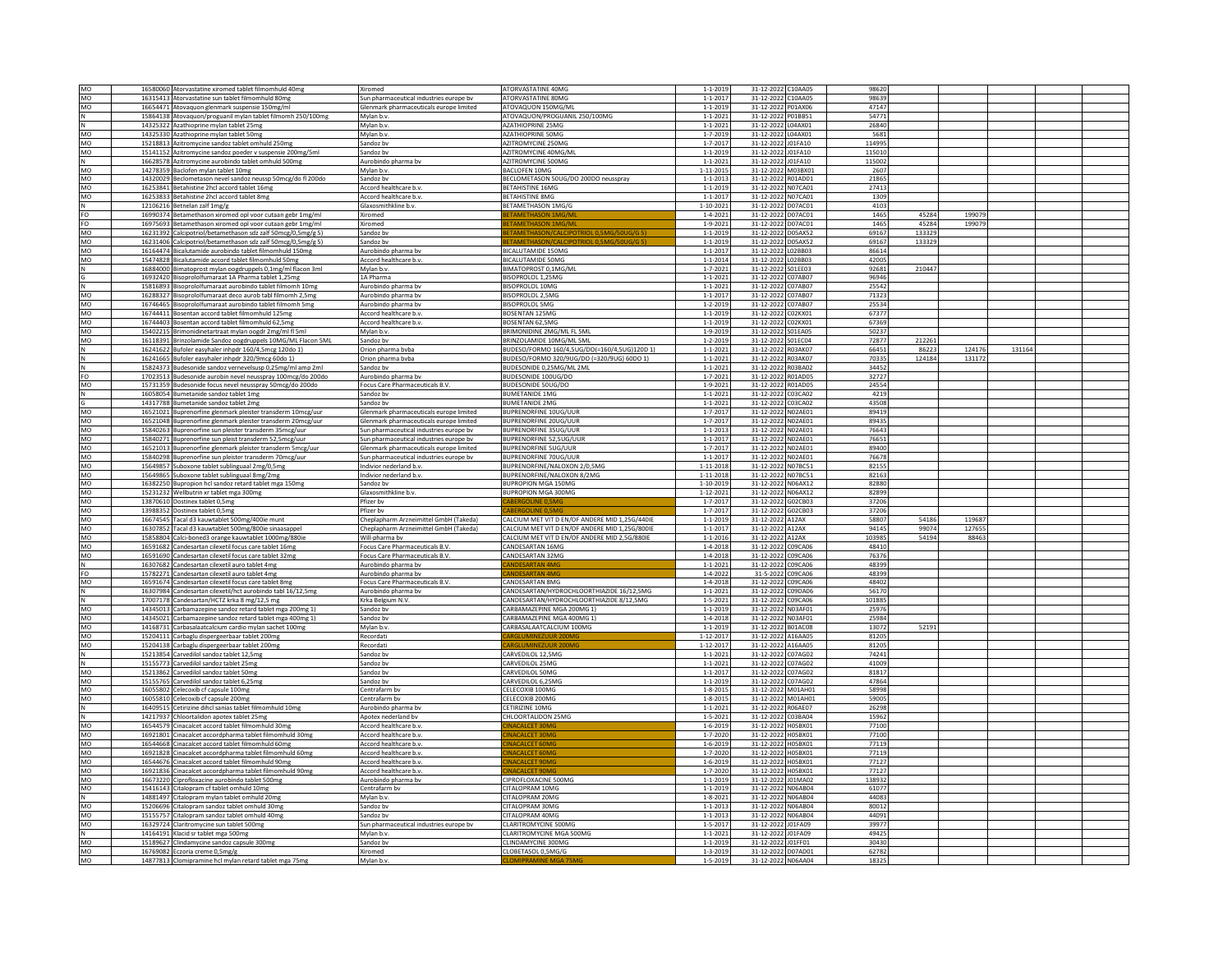| MO           | 15855775 Clomipramine hcl mylan retard tablet mga 75mg                                              | Mylan b.v                                    |                                                     | $1 - 1 - 2017$               | 31-12-2022 N06AA04                   | 18325  |        |  |  |
|--------------|-----------------------------------------------------------------------------------------------------|----------------------------------------------|-----------------------------------------------------|------------------------------|--------------------------------------|--------|--------|--|--|
| MO           | 16188527 Grepid tablet filmomhuld 75mg                                                              | Glenmark pharmaceuticals europe limited      | CLOPIDOGREL 75MG                                    | $1 - 3 - 2016$               | 31-12-2022 B01AC04                   | 124559 |        |  |  |
| MO           | 16666704 Clozapine accord tablet 100mg                                                              | Accord healthcare b.v.                       | CLOZAPINE 100MG                                     | $1 - 1 - 2019$               | 31-12-2022 N05AH02                   | 25437  |        |  |  |
| MO           | 16333497 Clozapine cf tablet 200mg                                                                  | Centrafarm bv                                | CLOZAPINE 200MG                                     | $1 - 1 - 2019$               | 31-12-2022 N05AH02                   | 85014  |        |  |  |
|              | 16666682 Clozapine accord tablet 25mg                                                               | Accord healthcare b.v.                       | CLOZAPINE 25MG                                      | $1 - 1 - 2021$               | 31-12-2022 N05AH02                   | 25429  |        |  |  |
| MO           | 16799658 Codeinefosfaat expharma tablet 10m                                                         | Prolepha research by                         | CODEINE 10MG                                        | $1 - 7 - 2019$               | 31-12-2022 R05DA04                   | 42773  |        |  |  |
| MO           | 16799666 Codeinefosfaat expharma tablet 15mg                                                        | rolepha research by                          | CODEINE 15MC                                        | $1 - 10 - 2019$              | 31-12-2022 R05DA04                   | 42781  |        |  |  |
| MO           |                                                                                                     |                                              | CODEINE 20MG                                        | $1 - 7 - 2019$               | 31-12-2022 R05DA04                   | 42803  |        |  |  |
|              | 16799674 Codeinefosfaat expharma tablet 20mg                                                        | Prolepha research by                         |                                                     |                              |                                      |        |        |  |  |
| MO           | 15419886 Colchicine aurobindo tablet 0,5mg                                                          | Aurobindo pharma bv                          | COLCHICINE 0,5MG                                    | $1 - 1 - 2019$               | 31-12-2022 M04AC01                   | 48828  |        |  |  |
| MO           | 17003911 Cholecalciferol 25000ie focus care capsule                                                 | Focus Care Pharmaceuticals B.V               | COLECALCIFEROL 25,000IE                             | $1 - 6 - 2021$               | 31-12-2022 A11CC05                   | 140244 |        |  |  |
| N            | 16969766 Vitamine D will capsule 50000ie                                                            | Will-pharma bv                               | COLECALCIFEROL 50,000IE                             | $1 - 4 - 2021$               | 31-12-2022 A11CC05                   | 140252 |        |  |  |
| MO           | 16779827 Darunavir xiromed tablet filmomhuld 600mg                                                  | Xiromed                                      | DARUNAVIR 600MG                                     | $1 - 6 - 2019$               | 31-12-2022 J05AE10                   | 167371 |        |  |  |
| <b>MO</b>    | 16779851 Darunavir xiromed tablet filmomhuld 800mg                                                  | Xiromed                                      | DARUNAVIR 800MG                                     | $1 - 6 - 2019$               | 31-12-2022 IOSAE10                   | 167398 |        |  |  |
|              | 17080126 Deferasirox aurobindo tablet filmomhuld 90mg                                               | Aurobindo pharma bv                          | DEFERASIROX 90MG                                    | $1 - 5 - 2022$               | 31-12-2022<br>V03AC03                | 137189 |        |  |  |
|              | 17080134 Deferasirox aurobindo tablet filmomhuld 180mg                                              | Aurobindo pharma b                           | DEFERASIROX 180MG                                   | $1 - 5 - 2022$               | 31-12-2022 V03AC03                   | 137197 |        |  |  |
|              | 17080142 Deferasirox aurobindo tablet filmomhuld 360mg                                              | Aurobindo pharma bv                          | DEFERASIROX 360MG                                   | $1 - 5 - 2022$               | 31-12-2022 V03AC03                   | 137200 |        |  |  |
|              | 16961781 Desloratadine double-e tablet filmomhuld 5mg                                               | Prolepha research bv                         | DESLORATADINE 5MG                                   | $1 - 2 - 2021$               | 31-12-2022 R06AX27                   | 59021  | 85502  |  |  |
|              |                                                                                                     |                                              |                                                     |                              |                                      |        |        |  |  |
| MO           | 15753409 Desmopressine acetaat mylan tablet 0,2mg                                                   | Mylan b.v.                                   | DESMOPRESSINE 0,2MG                                 | $1 - 1 - 2017$               | 31-12-2022 H01BA02                   | 27642  |        |  |  |
| N            | 15527182 Desmopressine mylan neusspray 10mcg/do flacon 60do                                         | Mylan b.v.                                   | DESMOPRESSINE 10UG/DO FL 60DO                       | $1 - 1 - 2021$               | 31-12-2022 H01BA02                   | 31399  | 90794  |  |  |
| N            | 16935802 Zarelle 75 microgram filmomhulde tabletten                                                 | Qliniq bv                                    | DESOGESTREL 0.075MG                                 | $1 - 1 - 2021$               | 31-12-2022 G03AC09                   | 56111  |        |  |  |
|              | 14210592 Diazepam apotex tablet 10mg                                                                | Apotex nederland by                          | DIAZEPAM 10MG                                       | $1 - 10 - 2021$              | 31-12-2022<br><b>N05BA01</b>         | 7455   |        |  |  |
| G            | 13866699 Diclofenac natrium aurobindo tablet msr 50mg                                               | Aurobindo pharma by                          | DICLOFENAC 50MG                                     | $1 - 1 - 2021$               | 31-12-2022 M01AB05                   | 8079   |        |  |  |
| N            | 14271338 Diclofenac natrium aurobindo ret tablet mga 75mg                                           | Aurobindo pharma bv                          | DICLOFENAC MGA 75MG                                 | $1 - 1 - 2021$               | 31-12-2022 M01AB05                   | 34142  |        |  |  |
| MO           | 15736253 Diltiazem hcl mylan retard capsule mga 180mg                                               | Mylan b.y                                    | DILTIAZEM MGA 180MG                                 | $1 - 1 - 2013$               | 31-12-2022<br>C08DB01                | 38148  |        |  |  |
| MO           | 15736261 Diltiazem hcl mylan retard capsule mga 200mg                                               | Mylan b.v.                                   | DILTIAZEM MGA 200MG                                 | $1 - 1 - 2013$               | 31-12-2022 C08DB01                   | 40444  |        |  |  |
| MO           | 15736288 Diltiazem hcl mylan retard capsule mga 240mg                                               | Mylan b.v.                                   | DILTIAZEM MGA 240MG                                 | $1 - 1 - 2012$               | 31-12-2022 C08DB01                   | 38156  |        |  |  |
| MO           | 15736296 Diltiazem hcl mylan retard capsule mga 300mg                                               | Mylan h.v.                                   | DILTIAZEM MGA 300MG                                 | $1 - 1 - 2011$               | 31-12-2022 CO8DB01                   | 40452  |        |  |  |
| MO           |                                                                                                     | Accord healthcare b.v                        | DOMPERIDON 10MG                                     | 1-10-2019                    | 31-12-2022<br>A03FA03                | 6297   | 119652 |  |  |
|              | 15538206 Domperidon accord tablet 10mg                                                              |                                              |                                                     |                              |                                      |        |        |  |  |
| G            | 15527239 Doxazosine aurobindo retard tablet mya 4mg                                                 | Aurobindo pharma by                          | DOXAZOSINE MGA 4MG                                  | $1 - 1 - 2021$               | 31-12-2022 C02CA04                   | 53589  |        |  |  |
| MO           | 15732967 Doxazosine mylan retard tablet mva 8mg                                                     | Mylan b.v                                    | DOXAZOSINE MGA 8MG                                  | $1 - 1 - 2013$               | 31-12-2022 C02CA04                   | 53597  |        |  |  |
| N            | 16972848 Doxycycline dispertablet 100mg                                                             | Focus Care Pharmaceuticals B.V.              | DOXYCYCLINE 100MG                                   | $1 - 4 - 2021$               | 31-12-2022<br>J01AA02                | 19844  | 68438  |  |  |
| MO           | 16189981 Duloxetine pensa capsule msr 30mg                                                          | Prolepha research by                         | DULOXETINE 30MG                                     | $1 - 1 - 2016$               | 31-12-2022 N06AX21                   | 79057  |        |  |  |
| MO           | 16190009 Duloxetine pensa capsule msr 60mg                                                          | Prolepha research bv                         | DULOXETINE 60MG                                     | $1 - 1 - 2016$               | 31-12-2022 N06AX21                   | 79065  |        |  |  |
| MO           | 16538307 Dutasteride accord capsule 0,5mg                                                           | Accord healthcare b.v.                       | DUTASTERIDE 0.5MG                                   | $1 - 2 - 2018$               | 31-12-2022 G04CB02                   | 68195  |        |  |  |
|              | 16920511 Dutasteride/tamsulosine hcl capsule 0,5/0,4mg                                              | Aurobindo pharma bv                          | DUTASTERIDE/TAMSULOSINE 0.5/0.4MG                   | 1-10-2020                    | 31-12-2022 G04CA52                   | 93661  |        |  |  |
| MO           | 15950646 Efavirenz mylan tablet filmomhuld 600mg                                                    | Mylan b.v.                                   | EFAVIRENZ 600MG                                     | $1 - 1 - 2015$               | 31-12-2022 J05AG03                   | 66834  |        |  |  |
|              |                                                                                                     |                                              | ELETRIPTAN 40MG                                     |                              |                                      | 60232  |        |  |  |
| MO<br>MO     | 16727061 Eletriptan biogaran tablet filmomhuld 40mg                                                 | Prolepha research by                         | EMTRICITABINE/TENOFOVIRDISO 200/245MG               | $1 - 10 - 2018$<br>1-10-2018 | 31-12-2022 N02CC06<br><b>J05AR03</b> | 146560 |        |  |  |
|              | 16535294 Emtricitabine/tenofovirdis mylan tab omh 200/245mg                                         | Mylan b.v.                                   |                                                     |                              | 31-12-2022                           |        |        |  |  |
| MO           | 16602196 Efavirenz/emtric/tenof myl tb filmom 600/200/245mg                                         | Mylan b.v                                    | EMTRICITABINE/TENOFOVIRDISOP/EFAVIRENZ 200/245/600N | 1-10-2018                    | 31-12-2022 J05AR06                   | 146544 |        |  |  |
| MO           | 15369331 Enalapril maleaat sandoz tablet 10mg                                                       | Sandoz by                                    | <b>ENALAPRIL 10MG</b>                               | $1 - 3 - 2019$               | 31-12-2022 C09AA02                   | 21083  |        |  |  |
| N            | 15145212 Enalapril maleaat sandoz tablet 20mg                                                       | Sandoz by                                    | NAI APRIL 20M                                       | $1 - 3 - 2021$               | 31-12-2022 C09AA02                   | 21075  |        |  |  |
| MO           | 15369358 Enalapril maleaat sandoz tablet 20mg                                                       | Sandoz bv                                    |                                                     | $1 - 1 - 2015$               | 31-12-2022<br>C09AA02                | 21075  |        |  |  |
| N            | 16829131 Enalapril maleaat aurobindo tablet 5mg                                                     | Aurobindo pharma by                          | <b>FNALAPRIL 5MG</b>                                | $1 - 1 - 2021$               | 31-12-2022 C09AA02                   | 23698  |        |  |  |
| G            | 14829266 Enalapril/hydrochloorthiazide aur tabl 20/12,5mg                                           | Aurobindo pharma bv                          | ENALAPRIL/HYDROCHLOORTHIAZIDE 20/12,5MG             | $1 - 3 - 2022$               | C09BA02<br>31-12-2022                | 26387  |        |  |  |
| MO           | 15950999 Entacapone unichem tablet filmomhuld 200mg                                                 | Prolepha research bv                         | <b>ENTACAPON 200MG</b>                              | $1 - 1 - 2019$               | 31-12-2022 N04BX02                   | 52035  |        |  |  |
| MO           | 16550862 Entecavir glenmark tablet filmomhuld 0,5mg                                                 | Glenmark pharmaceuticals europe limited      | <b>ENTECAVIR 0.5MG</b>                              | $1 - 2 - 2018$               | 31-12-2022 J05AF10                   | 81388  |        |  |  |
| MO           | 16550870 Entecavir glenmark tablet filmomhuld 1mg                                                   | Glenmark pharmaceuticals europe limited      | <b>ENTECAVIR 1MG</b>                                | $1 - 2 - 2018$               | 31-12-2022 J05AF10                   | 81396  |        |  |  |
| MO           |                                                                                                     | Mylan b.v                                    | <b>EPLERENON 25MG</b>                               |                              |                                      | 73431  |        |  |  |
|              | 14931567 Inspra tablet 25mg                                                                         |                                              | EPLERENON 50MG                                      | $1 - 1 - 2019$               | 31-12-2022<br>C03DA04                | 73458  |        |  |  |
| MO           | 14931583 Inspra tablet 50mg                                                                         | Mylan b.v.                                   |                                                     | $1 - 1 - 2019$               | 31-12-2022 C03DA04                   |        |        |  |  |
| MO           | 15917703 Veletri infusiepoeder flacon 1,5mg                                                         | Actelion pharmaceuticals nederland by        | EPOPROSTENOL 1500UG                                 | 1-7-2017                     | 31-12-2022 B01AC09                   | 52809  |        |  |  |
| MO           | 15917681 Veletri infusiepoeder flacon 0,5mg                                                         | Actelion pharmaceuticals nederland by        | EPOPROSTENOL 500UG                                  | $1 - 7 - 2017$               | 31-12-2022 B01AC09                   | 33898  |        |  |  |
| MO           | 16037170 Escitalopram aurobindo tablet filmomhuld 15mg                                              | Aurobindo pharma bv                          | <b>ESCITALOPRAM 15MG</b>                            | $1 - 1 - 2017$               | 31-12-2022 N06AB10                   | 85081  |        |  |  |
| MO           | 16026624 Escitalopram focus druppels 20mg/ml                                                        | Focus Care Pharmaceuticals B.V.              | ESCITALOPRAM 20MG/ML                                | $1 - 1 - 2019$               | 31-12-2022 N06AB10                   | 87998  |        |  |  |
|              | 16148436 Escitalopram accord tablet filmomhuld 5mg                                                  | Accord healthcare b.v                        | <b>ESCITALOPRAM 5MG</b>                             | $1 - 4 - 2021$               | 31-12-2022 N06AB10                   | 97802  |        |  |  |
| MO           | 16193407 Esomeprazol aristo capsule msr 20mg                                                        | Prolepha research bv                         | ESOMEPRAZOL MSR 20MG                                | $1 - 1 - 2017$               | 31-12-2022 A02BC05                   | 57851  | 94862  |  |  |
| MO           | 16193415 Esomeprazol aristo capsule msr 40mg                                                        | rolepha research by                          | ESOMEPRAZOL MSR 40MG                                | $1 - 1 - 2017$               | 31-12-2022<br>A02BC05                | 57878  | 94870  |  |  |
| $\mathsf{N}$ | 13652281 Zumenon tablet 2mg                                                                         | Mylan b.y                                    | <b>FSTRADIOL 2MG</b>                                | $1 - 1 - 2021$               | 31-12-2022 G03CA03                   | 6971   | 30325  |  |  |
| MO           | 15195465 Estradiol sandoz pleister transderm 50mcg/24uur                                            | Sandoz by                                    | ESTRADIOL 50UG/24UUR                                | $1 - 1 - 2015$               | 31-12-2022 G03CA03                   | 26964  | 39462  |  |  |
| N            | 16739167 Ornibel ring vaginaal                                                                      | Xiromed                                      | ETHINYLESTRA/ETONO 15/120MCG/24U (3,5/11,0MG)       | $1 - 1 - 2021$               | 31-12-2022 G02BB01                   | 72885  | 148113 |  |  |
| MO           |                                                                                                     | Mylan b.v                                    | ETHINYLESTRADIOL/DESOGESTREL 20/150UG               | $1 - 8 - 2017$               | 31-12-2022 G03AA09                   | 30414  |        |  |  |
| MO           | 16306317 Ethinylestradiol/desogestr myl tablet 0,02/0,15mg                                          | Focus Care Pharmaceuticals B.V.              | ETHINYLESTRADIOL/DESOGESTREL 30/150UG               | $1 - 1 - 2019$               | 31-12-2022 G03AA09                   | 16292  |        |  |  |
|              | 16414640 Ethinylestradiol/desogestr foc tb omh 0,03/0,15mg                                          |                                              |                                                     |                              |                                      | 105694 |        |  |  |
| MO           | 16746600 Drospirenon/ethinylestr 24+4 xiromed tab omh 3/0,02mg                                      | Xiromed                                      | ETHINYLESTRADIOL/DROSPIRENON 20UG/3MG               | $1 - 1 - 2019$               | 31-12-2022 G03AA12                   |        |        |  |  |
| MO           | 16592514 Drospirenon/ethinylestradiol aur tabl omh 3/0,03mg                                         | Aurobindo pharma bv                          | ETHINYLESTRADIOL/DROSPIRENON 30UG/3MG               | $1 - 4 - 2018$               | 31-12-2022 G03AA12                   | 56774  |        |  |  |
| N            | 16592530 Gestodeen/ethinylestradiol act tabl 0,075/0,03mg                                           | Aurobindo pharma bv                          | ETHINYLESTRADIOL/GESTODEEN 30/75UG                  | $1 - 1 - 2021$               | 31-12-2022 G03AA10                   | 83259  |        |  |  |
| MO           | 16405056 Ethinylestradiol/levonorg focus tab omh 0,02/0,1mg                                         | Focus Care Pharmaceuticals B.V               | ETHINYLESTRADIOL/LEVONORGESTREL 20/100UG            | $1 - 5 - 2018$               | 31-12-2022 G03AA07                   | 83364  |        |  |  |
| MO           | 16785983 Levonorgestrel/ethinylestr foc tab omh 0,15/0,03mg                                         | Focus Care Pharmaceuticals B.V               | ETHINYLESTRADIOL/LEVONORGESTREL 30/150UG            | $1 - 8 - 2019$               | 31-12-2022<br>G03AA07                | 83348  |        |  |  |
| N            | 16530985 Etoricoxib mylan tablet filmomhuld 30mg                                                    | Mylan b.v.                                   | ETORICOXIB 30MG                                     | $1 - 1 - 2021$               | 31-12-2022 M01AH05                   | 85766  |        |  |  |
| N            | 16529960 Etoricoxib glenmark tablet filmomhuld 60mg                                                 | Glenmark pharmaceuticals europe limited      | ETORICOXIB 60MG                                     | $1 - 1 - 2021$               | 31-12-2022 M01AH05                   | 66745  |        |  |  |
| MO           | 16529979 Etoricoxib glenmark tablet filmomhuld 90mg                                                 | Glenmark pharmaceuticals europe limited      | ETORICOXIB 90MG                                     | $1 - 2 - 2018$               | 31-12-2022 M01AH05                   | 66753  |        |  |  |
| N            | 15697363 Exemestaan accord tablet filmomhuld 25ms                                                   | Accord healthcare b.v.                       | <b>EXEMESTAAN 25MG</b>                              | $1 - 1 - 2021$               | 31-12-2022<br>L02BG06                | 54917  |        |  |  |
| MO           | 16791851 Ezetimibe/simvastatine sun tablet 10/20mg                                                  | Sun pharmaceutical industries europe bv      | EZETIMIB/SIMVASTATINE 10/20MG                       | $1 - 6 - 2019$               | 31-12-2022 C10BA02                   | 77038  |        |  |  |
| MO           | 16791878 Ezetimibe/simvastatine sun tablet 10/40mg                                                  | Sun pharmaceutical industries europe bv      | EZETIMIB/SIMVASTATINE 10/40MG                       | $1 - 6 - 2019$               | 31-12-2022 C10BA02                   | 77046  |        |  |  |
| MO           | 16644840 Ezetimibe glenmark tablet 10mg                                                             | Glenmark pharmaceuticals europe limited      | <b>FZETIMIRE 10MG</b>                               | 1-7-2018                     | 31-12-2022<br>C10AX09                | 70645  |        |  |  |
| MO           | 16810368 Febuxostat Xiromed Tablet Filmomhuld 120Mg                                                 | Xiromed                                      | FEBUXOSTAT 120MG                                    | $1 - 2 - 2020$               | 31-12-2022 M04AA03                   | 101796 |        |  |  |
| MO           | 16810341 Febuxostat Xiromed Tablet Filmomhuld 80Mg                                                  |                                              | FEBUXOSTAT 80MG                                     | $1 - 2 - 2020$               | 31-12-2022 M04AA03                   | 101788 |        |  |  |
|              |                                                                                                     | Xiromed                                      |                                                     |                              |                                      |        |        |  |  |
| MO           | 15811778 Felodipine aurobindo retard tablet mga 10mg                                                | Aurobindo pharma bv                          | FELODIPINE MGA 10MG                                 | $1 - 1 - 2013$               | 31-12-2022 C08CA02                   | 30937  |        |  |  |
| MO           | 16012437 Felodipine sandoz retard tablet mva 5mg                                                    | Sandoz bv                                    | <b>FELODIPINE MGA 5MG</b>                           | $1 - 10 - 2014$              | 31-12-2022<br>C08CA02                | 30929  |        |  |  |
| N            | 15704580 Abstral tablet sublinguaal 100mcg                                                          | Kyowa Kirin pharma by                        |                                                     | 1-9-2021                     | 31-12-2022 N02AB03                   | 98175  |        |  |  |
| N            | 15704599 Abstral tablet sublinguaal 100mcg                                                          | Kyowa Kirin pharma bv                        | <b>ENTANYL 100UG</b>                                | $1 - 9 - 2021$               | 31-12-2022 N02AB03                   | 98175  |        |  |  |
| MO           | 16746422 Fentanyl matrix aurobindo pleister 100mcg/uur                                              | Aurobindo pharma bv                          | FENTANYL 100UG/UUR                                  | $1 - 1 - 2019$               | 31-12-2022<br>N02AB03                | 75558  | 97187  |  |  |
|              | 16946723 Fentanyl 1A Pharma Matrixpleister 12 µg/uur                                                | 1A Pharma                                    | FENTANYL 12UG/UUR                                   | $1 - 5 - 2021$               | 31-12-2022 N02AB03                   | 86770  | 76627  |  |  |
| N            | 15704602 Abstral tablet sublinguaal 200mcg                                                          | Kyowa Kirin pharma bv                        | <b>ENTANYI 200U</b>                                 | $1 - 9 - 2021$               | 31-12-2022 N02AB03                   | 98183  |        |  |  |
| N            | 15704610 Abstral tablet sublinguaal 200mcg                                                          | Kyowa Kirin pharma bv                        | <b>ENTANYL 200UG</b>                                | 1-9-2021                     | 31-12-2022 N02AB03                   | 98183  |        |  |  |
| MO           | 16746392 Fentanyl matrix aurobindo pleister 25mcg/uur                                               | Aurobindo pharma by                          | FENTANYL 25UG/UUR                                   | $1 - 1 - 2019$               | 31-12-2022 N02AB03                   | 75582  | 97152  |  |  |
| N            | 15704629 Abstral tablet sublinguaal 300mcg                                                          | Kyowa Kirin pharma bv                        | <b>FENTANYI 300UG</b>                               | $1 - 9 - 2021$               | 31-12-2022 N02AB03                   | 98191  |        |  |  |
|              |                                                                                                     |                                              | FENTANYL 400UG                                      | $1 - 9 - 2021$               | 31-12-2022 N02AB03                   | 98205  |        |  |  |
| N<br>MO      | 15704637 Abstral tablet sublinguaal 400mcg<br>16746406 Fentanyl matrix aurobindo pleister 50mcg/uur | Kyowa Kirin pharma bv<br>Aurobindo pharma by | FENTANYI 50UG/UUR                                   | $1 - 1 - 2019$               | 31-12-2022 N02AB03                   | 75574  | 97160  |  |  |
|              |                                                                                                     |                                              |                                                     |                              |                                      |        |        |  |  |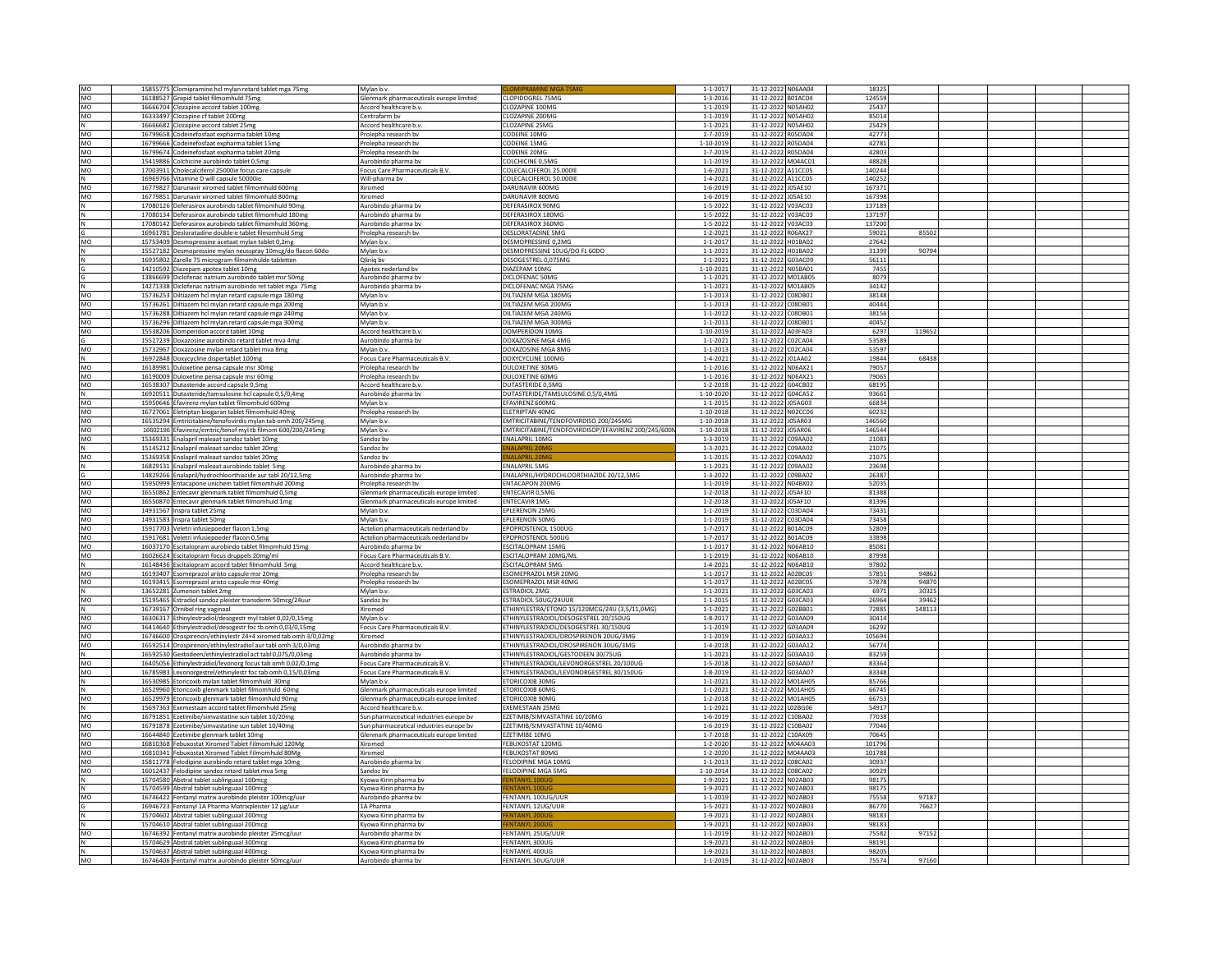|            | 15704645 Abstral tablet sublinguaal 600mcg                                                                                | Kyowa Kirin pharma bv                   | FENTANYL 600UG                            | $1 - 9 - 2021$  | 31-12-2022 N02AB03    | 98221  |        |        |  |  |
|------------|---------------------------------------------------------------------------------------------------------------------------|-----------------------------------------|-------------------------------------------|-----------------|-----------------------|--------|--------|--------|--|--|
| MO         | 16746414 Fentanyl matrix aurobindo pleister 75mcg/uur                                                                     | Aurobindo pharma bv                     | FENTANYL 75UG/UUR                         | $1 - 1 - 2019$  | 31-12-2022 N02AB03    | 75566  | 97179  |        |  |  |
| N          | 15704653 Abstral tablet sublinguaal 800mcg                                                                                | Kyowa Kirin pharma by                   | FENTANYL 800UG                            | $1 - 9 - 2021$  | 31-12-2022 N02AB03    | 98213  |        |        |  |  |
| MO         | 14880083 Ferrofumaraat cf tablet 200mg                                                                                    | Centrafarm bv                           | FERROFUMARAAT 200MG                       | $1 - 1 - 2017$  | 31-12-2022 B03AA02    | 42293  |        |        |  |  |
|            | 15337065 Fexofenadine hcl mylan tablet omhuld 180mg                                                                       | Mylan b.v.                              | FEXOFENADINE 180MG                        | $1 - 1 - 2021$  | 31-12-2022 R06AX26    | 48747  |        |        |  |  |
| MO         | 16117964 Finasteride aurobindo tablet filmomhuld 5mg                                                                      | Aurobindo pharma bv                     | <b>FINASTERIDE 5MG</b>                    | $1 - 1 - 2015$  | 31-12-2022 G04CB01    | 34975  |        |        |  |  |
| N          | 16237773 Flecainideacetaat aurobindo tablet 100mg                                                                         | Aurobindo pharma bv                     | FLECAINIDE 100MG                          | $1 - 1 - 2021$  | 31-12-2022 C01BC04    | 19712  |        |        |  |  |
|            |                                                                                                                           |                                         | <b>FLECAINIDE 50MG</b>                    | $1 - 1 - 2017$  | 31-12-2022 C01BC04    | 38253  |        |        |  |  |
| MO         | 16237765 Flecainideacetaat aurobindo tablet 50mg                                                                          | Aurobindo pharma by                     |                                           |                 |                       |        |        |        |  |  |
| MO         | 15993361 Flecainideacetaat cf retard capsule mva 100mg                                                                    | Centrafarm by                           | FLECAINIDE MGA 100MG                      | $1 - 1 - 2017$  | 31-12-2022 C01BC04    | 67237  |        |        |  |  |
| MO         | 15993388 Flecainideacetaat cf retard capsule mva 150mg                                                                    | Centrafarm by                           | <b>FLECAINIDE MGA 150MG</b>               | $1 - 1 - 2019$  | 31-12-2022 C01BC04    | 67245  |        |        |  |  |
| MO         | 15993396 Flecainideacetaat cf retard capsule mva 200mg                                                                    | Centrafarm bv                           | <b>FLECAINIDE MGA 200MG</b>               | $1 - 1 - 2019$  | 31-12-2022 C01BC04    | 67253  |        |        |  |  |
| MO         | 15993353 Flecainideacetaat cf retard capsule mva 50mg                                                                     | Centrafarm bv                           | <b>FLECAINIDE MGA 50MG</b>                | $1 - 1 - 2019$  | 31-12-2022 C01BC04    | 70661  |        |        |  |  |
| MO         | 15933601 Flucloxacilline mylan capsule 500mg                                                                              | Mylan b.v.                              | FLUCLOXACILLINE 500MG                     | $1 - 1 - 2015$  | 31-12-2022 J01CF05    | 5274   |        |        |  |  |
| MO         | 16289374 Fluconazol aurobindo capsule 150mg                                                                               | Aurobindo pharma by                     | FLUCONAZOL 150MG                          | $1 - 1 - 2017$  | 31-12-2022 J02AC01    | 30384  |        |        |  |  |
| MO         | 14744295 Fluoxetine cf disp tablet 20mg                                                                                   | Centrafarm by                           | <b>FLUOXETINE 20MG</b>                    | $1 - 1 - 2017$  | 31-12-2022 N06AB03    | 68039  |        |        |  |  |
| G          | 16551621 Fluoxetine aurobindo capsule 20mg                                                                                | Aurobindo pharma bv                     | FLUOXETINE CAPSULE 20MG                   | $1 - 1 - 2022$  | 31-12-2022 N06AB03    | 28444  |        |        |  |  |
| MO         | 16382307 Cortifil creme 0.5mg/g                                                                                           | Olinia by                               | FLUTICASON 0.5MG/G                        | $1 - 1 - 2019$  | 31-12-2022 D07AC17    | 38628  |        |        |  |  |
| MO         | 16311108 Fluticasonpropionaat vinc aer 125mcg/do 120do+inh 3)                                                             | Focus Care Pharmaceuticals B.V          | FLUTICASON AEROSOL 125UG 3)               | 1-9-2017        | 31-12-2022 R03BA05    | 39063  |        |        |  |  |
| MO         | 16311116 Fluticasonpropionaat vinc aer 250mcg/do 120do+inh 3)                                                             | Focus Care Pharmaceuticals B.V.         | FLUTICASON AEROSOL 250UG 3)               | $1 - 9 - 2017$  | 31-12-2022 R03BA05    | 39071  |        |        |  |  |
| MO         | 15731758 Fluticasonpropionaat fc neusspr 50mcg/do fl 150do                                                                | <b>Focus Care Pharmaceuticals B.V.</b>  | FLUTICASON-PROPIONAAT 50UG/DO 150DO       | $1 - 1 - 2015$  | 31-12-2022 R01AD08    | 67202  | 36226  |        |  |  |
|            |                                                                                                                           |                                         |                                           |                 |                       |        |        |        |  |  |
| MO         | 15448045 Fluvastatine aurobindo sr tablet mva 80mg                                                                        | Aurobindo pharma bv                     | <b>FLUVASTATINE MGA 80MG</b>              | $1 - 1 - 2019$  | 31-12-2022 C10AA04    | 59161  |        |        |  |  |
| <b>MO</b>  | 14850893 Fluvoxamine maleaat mylan tablet 100mg                                                                           | Mylan b.v.                              | FLUVOXAMINE 100MG                         | $1 - 1 - 2017$  | 31-12-2022 N06AB08    | 42021  |        |        |  |  |
| $\hbox{N}$ | 14850885 Fluvoxamine maleaat mylan tablet 50mg                                                                            | Mylan b.v.                              | FLUVOXAMINE 50MG                          | $1 - 1 - 2021$  | 31-12-2022 N06AB08    | 42013  |        |        |  |  |
|            | 16607376 Foliumzuur aurobindo tablet 5mg                                                                                  | Aurobindo pharma by                     | FOLIUMZUUR 5MG                            | $1 - 1 - 2021$  | 31-12-2022 B03BB01    | 44148  |        |        |  |  |
| N          | 16932528 Fosfomycine 1a pharma 3000 mg                                                                                    | 1A Pharma                               | <b>FOSFOMYCINE 3G</b>                     | $1 - 1 - 2021$  | 31-12-2022 J01XX01    | 30724  | 197157 |        |  |  |
| N          | 16288904 Fosinoprilnatrium aurobindo tablet 10mg                                                                          | Aurobindo pharma bv                     |                                           | $1 - 2 - 2021$  | 31-12-2022 C09AA09    | 39551  |        |        |  |  |
| N          | 16307690 Fosinoprilnatrium aurobindo tablet 10mg                                                                          | Aurobindo pharma bv                     |                                           | $1 - 2 - 2021$  | 31-12-2022 C09AA09    | 39551  |        |        |  |  |
| N          | 16307704 Fosinoprilnatrium aurobindo tablet 20mg                                                                          | Aurobindo pharma bv                     | <b>FOSINOPRIL 20MG</b>                    | $1 - 2 - 2021$  | C09AA09<br>31-12-2022 | 39578  |        |        |  |  |
| MO         | 16759974 Frovatriptan prolepha tablet filmomhuld 2,5mg                                                                    | Prolepha research by                    | <b>FROVATRIPTAN 2.5MG</b>                 | 1-10-2019       | 31-12-2022 N02CC07    | 70688  |        |        |  |  |
| N          | 16953177 Fulvestrant xiromed injvlst 50mg/ml wwsp 5ml                                                                     | Xiromed                                 | FULVESTRANT 250MG=5ML (50MG/ML)           | $1 - 4 - 2021$  | 31-12-2022<br>L02BA03 | 74934  |        |        |  |  |
| MO         | 14695189 Furosemide cf tablet 20mg                                                                                        | Centrafarm by                           | <b>FUROSEMIDE 20MG</b>                    | $1 - 7 - 2010$  | 31-12-2022 C03CA01    | 3387   |        |        |  |  |
|            | 15192202 Furosemide sandoz tablet 40mg                                                                                    | Sandoz bv                               | <b>FUROSEMIDE 40MG</b>                    | $1 - 1 - 2021$  | 31-12-2022 C03CA01    | 5967   |        |        |  |  |
| MO         | 15808505 Fusidinezuur focus creme 20mg/g                                                                                  | Focus Care Pharmaceuticals B.V.         | <b>FUSIDINEZUUR 20MG/G</b>                | $1 - 2 - 2017$  | 31-12-2022 D06AX01    | 16705  |        |        |  |  |
| MO         |                                                                                                                           |                                         | GABAPENTINE 100MG                         | $1 - 1 - 2017$  | 31-12-2022 N03AX12    | 52817  |        |        |  |  |
|            | 16061535 Gabapentine aurobindo capsule 100mg                                                                              | Aurobindo pharma by                     |                                           |                 |                       |        |        |        |  |  |
| MO         | 16061543 Gabapentine aurobindo capsule 300mg                                                                              | Aurobindo pharma bv                     | GABAPENTINE 300MG                         | $1 - 1 - 2015$  | 31-12-2022<br>N03AX12 | 52825  |        |        |  |  |
| <b>MO</b>  | 15703991 Gabapentine aurobindo capsule 400mg                                                                              | Aurobindo pharma by                     | <b>GABAPENTINE 400MG</b>                  | $1 - 1 - 2015$  | 31-12-2022 N03AX12    | 52833  |        |        |  |  |
|            | 15817253 Gabapentine aurobindo tablet filmomhuld 600mg                                                                    | Aurobindo pharma bv                     | GABAPENTINE 600MG                         | $1 - 1 - 2021$  | 31-12-2022 N03AX12    | 57541  |        |        |  |  |
| MO         | 15923134 Galantamine cf retard capsule mva 24mg                                                                           | Centrafarm by                           | GALANTAMINE MGA 24MG                      | $1 - 1 - 2015$  | N06DA04<br>31-12-2022 | 76783  |        |        |  |  |
| MO         | 14957094 Gemfibrozil aurobindo tablet 600mg                                                                               | Aurobindo pharma bv                     |                                           | $1 - 1 - 2019$  | 31-12-2022 C10AB04    | 31062  |        |        |  |  |
|            | 14579197 Gemfibrozil apotex tablet 600mg                                                                                  | Apotex nederland bv                     | <b>EMFIBROZIL 600M</b>                    | $1 - 6 - 2021$  | 31-12-2022 C10AB04    | 31062  |        |        |  |  |
| MO         | 16318587 Glatirameeracetaat mylan injvlst 20mg/ml wwsp 1ml                                                                | Mylan h.y.                              | GLATIRAMEER 20MG/ML                       | $1 - 2 - 2018$  | 31-12-2022   03AX13   | 74284  |        |        |  |  |
| MO         | 16595335 Glatirameeracetaat mylan injvlst 40mg/ml wwsp 1ml                                                                | Mylan b.v                               | <b>GLATIRAMEER 40MG/ML</b>                | $1 - 2 - 2018$  | 31-12-2022<br>L03AX13 | 124346 |        |        |  |  |
| N          | 15356639 Gliclazide mylan retard tablet mga 30mg                                                                          | Mylan b.v.                              | <b>GLICLAZIDE MGA 30MG</b>                | $1 - 1 - 2021$  | 31-12-2022 A10BB09    | 61530  |        |        |  |  |
| N          | 15855716 Gliclazide mylan retard tablet mga 80mg                                                                          | Mylan b.v.                              | <b>GLICLAZIDE MGA 80MG</b>                | $1 - 1 - 2021$  | 31-12-2022 A10BB09    | 2992   |        |        |  |  |
| MO         | 16731085 Glimepiride aurobindo tablet 1mg                                                                                 | Aurobindo pharma bv                     | <b>GLIMEPIRIDE 1MG</b>                    | $1 - 2 - 2019$  | 31-12-2022 A10BB12    | 44423  |        |        |  |  |
| N          | 16731107 Glimepiride aurobindo tablet 3mg                                                                                 | Aurobindo pharma bv                     | <b>GLIMEPIRIDE 3MG</b>                    | $1 - 4 - 2021$  | 31-12-2022 A10BB12    | 44458  |        |        |  |  |
| MO         | 16370252 Glimepiride aurobindo tablet 4mg                                                                                 | Aurobindo pharma bv                     | <b>GLIMEPIRIDE 4MG</b>                    | $1 - 3 - 2019$  | 31-12-2022 A10BB12    | 44466  |        |        |  |  |
| MO         | 15838579 Hydrochloorthiazide mylan tablet 12,5mg                                                                          | Mylan b.v.                              | HYDROCHLOORTHIAZIDE 12.5MG                | $1 - 1 - 2013$  | 31-12-2022 C03AA03    | 76333  |        |        |  |  |
| MO         | 15838595 Hydrochloorthiazide mylan tablet 25mg                                                                            | Mylan b.v                               | HYDROCHLOORTHIAZIDE 25MG                  | $1 - 1 - 2015$  | C03AA03<br>31-12-2022 | 965    |        |        |  |  |
| MO         | 15695883 Hydrochloorthiazide sandoz tablet 50mg                                                                           | Sandoz by                               | HYDROCHLOORTHIAZIDE 50MG                  | $1 - 1 - 2019$  | 31-12-2022 C03AA03    | 14745  |        |        |  |  |
| MO         |                                                                                                                           | Pharmachemie bv                         | HYDROCORTISON/MICONAZOL 10/20MG/G         | $1 - 1 - 2012$  | 31-12-2022 D01AC20    | 3573   |        |        |  |  |
| MO         | 14159589 Miconazolnitraat/hydroc rp hydrof creme 20/10mg/g<br>14060566 Hydroxocobalamine hcl cf injvlst 500mcg/ml amp 2ml |                                         | HYDROXOCOBALAMINE 500UG/ML 2ML            | $1 - 1 - 2013$  | 31-12-2022 B03BA03    | 5665   |        |        |  |  |
|            |                                                                                                                           | Centrafarm bv                           | HYDROXYROTERZULIR 500MG/ML                |                 |                       | 81469  |        |        |  |  |
| N          | 16878337 Natriumoxybaat accord drank 500mg/ml                                                                             | Accord healthcare b.v.                  |                                           | $1 - 4 - 2021$  | 31-12-2022 N07XX04    |        |        |        |  |  |
| MO         | 16281098 Plaquenil tablet omhuld 200mg                                                                                    | Sanofi-aventis netherlands b.v.         | HYDROXYCHLOROQUINE 200MG                  | $1 - 11 - 2017$ | 31-12-2022 P01BA02    | 51     |        |        |  |  |
| G          | 16773934 Ibuprofen aurobindo tablet filmomhuld 600mg                                                                      | Aurobindo pharma bv                     | IBUPROFEN 600MG                           | 1-10-2021       | 31-12-2022 M01AE01    | 17469  | 31321  |        |  |  |
|            | 17109507 Icatibinant injvlst 10mg/ml wwsp 3ml                                                                             | Xiromed                                 | ICATIBANT INJVLST 10MG/ML                 | $1 - 5 - 2022$  | 31-12-2022 B06AC02    | 128635 |        |        |  |  |
|            | 17050014 Insuline aspart sanofi injvlst 100e/ml flacon 10mg                                                               | Sanofi-aventis netherlands b.v.         | INSULINE ASPART 100E/ML 10ML 2)           | $1 - 10 - 2021$ | 31-12-2022 A10AB05    | 53880  |        |        |  |  |
| $\hbox{N}$ | 16949196 Insuline aspart sanofi penfill injvlst 100e/ml patroon 3ml 2)                                                    | Sanofi-aventis netherlands b.v.         | INSULINE ASPART 100E/ML 3ML 2)            | $1 - 1 - 2021$  | 31-12-2022 A10AB05    | 53902  |        |        |  |  |
|            | 16949226 Insuline aspart sanofi solostar injvlst 100e/ml pen 3ml 2)                                                       | Sanofi-aventis netherlands b.v.         | INSULINE ASPART 300E=3ML (100E/ML) 2)     | $1 - 1 - 2021$  | 31-12-2022 A10AB05    | 121355 |        |        |  |  |
| MO         | 16231635 Abasaglar injvlst 100e/ml pen 3ml 2)                                                                             | Eli lilly                               | INSULINE GLARGINE 100F/ML2)               | $1 - 9 - 2016$  | 31-12-2022 A10AE04    | 121312 |        |        |  |  |
|            | 14815982 Insulatard penfill inj 100ie/ml patr 3ml 2)                                                                      | Novo nordisk bv                         | INSULINE ISOFAAN 100IE/ML 3ML 2)          | $1 - 1 - 2021$  | 31-12-2022 A10AC01    | 34851  |        |        |  |  |
|            | 14816024 Insulatard flexpen ini 100ie/ml pen 3ml 21                                                                       | Novo nordisk by                         | INSULINE ISOFAAN 300IE=3ML (100IE/ML) 2)  | $1 - 1 - 2021$  | 31-12-2022 A10AC01    | 105716 |        |        |  |  |
|            | 16897536 Insuline lispro sanofi injvlst 100e/ml flacon 10ml 2)                                                            | Sanofi-aventis netherlands b.v.         | INSULINE LISPRO 100E/ML 10ML 2)           | $1 - 1 - 2021$  | 31-12-2022 A10AB04    | 65838  |        |        |  |  |
|            | 16897501 Insuline lispro sanof solostar inj 100e/ml pen 3ml 2)                                                            | Sanofi-aventis netherlands b.v.         | INSULINE LISPRO 100E/ML 300E=3ML 2)       | $1 - 1 - 2021$  | 31-12-2022 A10AB04    | 121363 |        |        |  |  |
|            | 16897528 Insuline lispro sanofi injvlst 100e/ml patroon 3ml 2)                                                            | Sanofi-aventis netherlands b.v.         | INSULINE LISPRO 100E/ML 3ML 2)            | $1 - 1 - 2021$  | 31-12-2022 A10AB04    | 65846  |        |        |  |  |
| MO         | 16767705   Ipratropiumbromide vinc aer 20mcg/do spb 200do+inh 3)                                                          | Focus Care Pharmaceuticals B.V.         | IPRATROPIUM 20UG/DO 3)                    | $1 - 4 - 2019$  | 31-12-2022 R03BB01    | 73377  |        |        |  |  |
| N          | 16861973 Irbesartan xiromed tablet 150mg                                                                                  | Xiromed                                 | IRBESARTAN 150MG                          | $1 - 1 - 2021$  | 31-12-2022 C09CA04    | 48798  |        |        |  |  |
|            | 16869958 Irbesartan xiromed tablet 300mg                                                                                  | Xiromed                                 | IRBESARTAN 300MG                          | $1 - 1 - 2021$  | 31-12-2022 C09CA04    | 48801  |        |        |  |  |
| N          | 16967488 Irbesartan sun tablet filmomhuld 75me                                                                            | Sun pharmaceutical industries europe by | IRBESARTAN 75MG                           | $1 - 1 - 2021$  | 31-12-2022 C09CA04    | 92606  |        |        |  |  |
| N          |                                                                                                                           |                                         |                                           |                 |                       |        |        |        |  |  |
| MO         | 16741129 Irbesartan/hct xiromed tablet 150/12,5mg                                                                         | Kiromed                                 | IRBESARTAN/HYDROCHLOORTHIAZIDE 150/12,5MG | $1 - 1 - 2019$  | C09DA04<br>31-12-2022 | 52566  |        |        |  |  |
|            | 16311396 Irbesartan/hct focus tablet 300/12.5mg                                                                           | Focus Care Pharmaceuticals B.V.         | IRBESARTAN/HYDROCHLOORTHIAZIDE 300/12,5MG | $1 - 1 - 2021$  | 31-12-2022 C09DA04    | 52574  |        |        |  |  |
| N          | 16311418 Irbesartan/hct focus tablet 300/25mg                                                                             | Focus Care Pharmaceuticals B.V.         | IRBESARTAN/HYDROCHLOORTHIAZIDE 300/25MG   | $1 - 1 - 2021$  | 31-12-2022 C09DA04    | 81639  |        |        |  |  |
| MO         | 16768124 Isosorbidemononitraat prh retard tablet mga 30mg                                                                 | Focus Care Pharmaceuticals B.V.         | ISOSORBIDEMONONITRAAT MGA 30MG            | $1 - 4 - 2019$  | 31-12-2022<br>C01DA14 | 42188  |        |        |  |  |
| MO         | 15855724 Isosorbidemononitraat mylan retard tablet mga 60mg                                                               | Mylan b.y.                              | ISOSORBIDEMONONITRAAT MGA 60MG            | $1 - 12 - 2017$ | 31-12-2022 C01DA14    | 27030  |        |        |  |  |
| MO         | 16751655 Isotretinoine sun capsule 10mg                                                                                   | Sun pharmaceutical industries europe bv | ISOTRETINOINE 10MG                        | $1 - 1 - 2019$  | 31-12-2022 D10BA01    | 69493  |        |        |  |  |
| MO         | 16751663 Isotretinoine sun capsule 20mg                                                                                   | Sun pharmaceutical industries europe bv | <b>ISOTRETINOINE 20MG</b>                 | $1 - 1 - 2019$  | 31-12-2022 D10BA01    | 69507  |        |        |  |  |
| MO         | 16594800 Itraconazol aurobindo capsule 100mg                                                                              | Aurobindo pharma bv                     | ITRACONAZOL 100mg                         | $1 - 1 - 2019$  | 31-12-2022 J02AC02    | 32336  |        |        |  |  |
|            | 16644867 Ivabradine glenmark tablet filmomhuld 5mg                                                                        | Glenmark pharmaceuticals europe limited | <b>IVABRADINE 5MG</b>                     | $1 - 1 - 2021$  | 31-12-2022 C01EB17    | 198161 |        |        |  |  |
| MO         | 16644875 Ivabradine glenmark tablet filmomhuld 7,5mg                                                                      | Glenmark pharmaceuticals europe limited | <b>IVABRADINE 7.5MG</b>                   | $1 - 9 - 2018$  | 31-12-2022 C01EB17    | 198188 |        |        |  |  |
| MO         | 15624803 Lactulosestroop fresenius 670mg/ml                                                                               | Fresenius kabi nederland by             | LACTULOSE STROOP 670MG/ML (500MG/G)       | $1 - 1 - 2011$  | 31-12-2022 A06AD11    | 892    | 42404  | 120162 |  |  |
| MO         | 15051900 Lamotrigine mylan dispers tablet 100mg                                                                           | Mylan b.v.                              | <b>LAMOTRIGINE 100MG</b>                  | $1 - 1 - 2012$  | 31-12-2022 N03AX09    | 76163  | 125148 |        |  |  |
|            | 16237846 Lamotrigine aurobindo dispergeerbaar tablet 200mg                                                                | Aurobindo pharma bv                     | LAMOTRIGINE 200MG                         | $1 - 1 - 2021$  | 31-12-2022 N03AX09    | 76198  | 125156 |        |  |  |
|            | 16117980 Lamotrigine aurobindo dispergeerbaar tablet 25mg                                                                 | Aurobindo pharma by                     | LAMOTRIGINE 25MG                          | $1 - 1 - 2021$  | 31-12-2022 N03AX09    | 76120  | 125113 |        |  |  |
| MO         | 15051897 Lamotrigine mylan dispers tablet 50mg                                                                            | Mylan b.v.                              | <b>LAMOTRIGINE 50MG</b>                   | $1 - 1 - 2012$  | 31-12-2022 N03AX09    | 76147  | 125121 |        |  |  |
|            | 17090989 Mytolac 120 injvlst 240mg/ml wwsp 0,5ml                                                                          | Advanz Pharma Germany GmbH              | LANREOTIDE 120MG=0,4ML                    | $1 - 4 - 2022$  | 31-12-2022 H01CB03    | 68942  | 214183 |        |  |  |
| N          | 17090962 Mytolac 60 inivist 120mg/ml wwsp 0.5ml                                                                           | Advanz Pharma Germany GmbH              | LANREOTIDE 60MG=0.2ML                     | $1 - 4 - 2022$  | 31-12-2022 H01CB03    | 68926  | 214167 |        |  |  |
|            | 17090970 Mytolac 90 injvlst 180mg/ml wwsp 0,5ml                                                                           | Advanz Pharma Germany GmbH              | LANREOTIDE 90MG=0.3MI                     | $1 - 4 - 2022$  | 31-12-2022 H01CB03    | 68934  | 214159 |        |  |  |
|            |                                                                                                                           |                                         |                                           |                 |                       |        |        |        |  |  |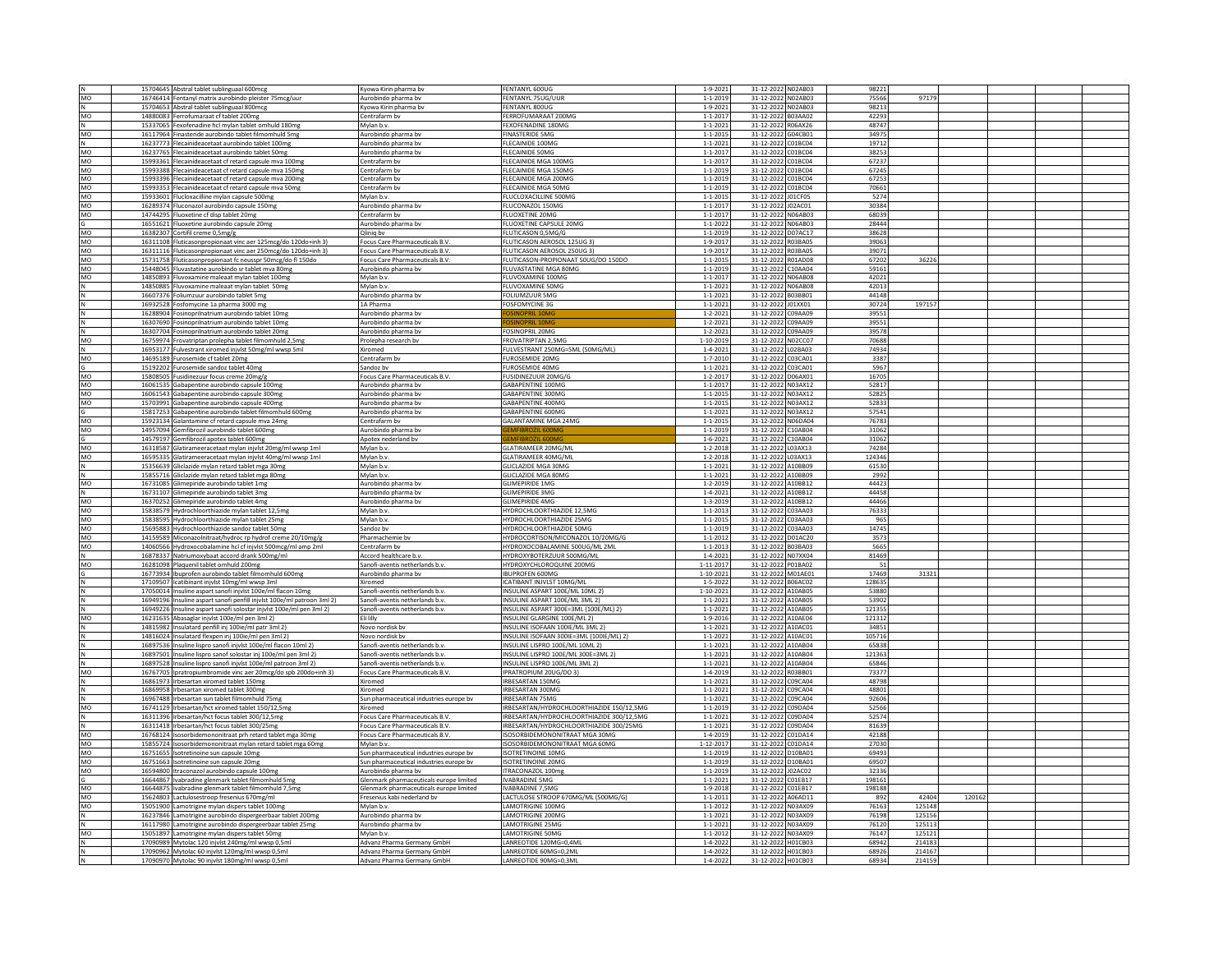| MO<br>G     | 15379612 Lansoprazol aurobindo capsule msr 30mg               | Aurobindo pharma by                     | LANSOPRAZOL MSR 30MG                         | $1 - 6 - 2019$  | 31-12-2022 A02BC03  | 79391  |        |        |        |        |  |
|-------------|---------------------------------------------------------------|-----------------------------------------|----------------------------------------------|-----------------|---------------------|--------|--------|--------|--------|--------|--|
|             | 15834190 Monoprost oogdruppels 50mcg/ml minim 0,2ml           | Thea pharma B.V.                        | LATANOPROST 50UG/ML 0.2M                     | $1 - 1 - 2021$  | 31-12-2022 SO1EE01  | 48216  | 103535 | 212091 | 212105 |        |  |
| MO          | 15748502 Latanoprost pfizer oogdruppels 50mcg/ml flac 2,5ml   | Mylan b.v.                              | LATANOPROST 50UG/ML 2.5ML                    | $1 - 1 - 2019$  | 31-12-2022 SO1EE01  | 198730 |        |        |        |        |  |
| MO          | 16932021 Leflunomide tillomed tablet filmomhuld 10mg          | Glenmark pharmaceuticals europe limited | EFLUNOMIDE 10MG                              | $1 - 1 - 2021$  | 31-12-2022 L04AA13  | 5360   |        |        |        |        |  |
| MO          | 16932048 Leflunomide tillomed tablet filmomhuld 20mg          | Glenmark pharmaceuticals europe limited | EFLUNOMIDE 20MG                              | $1 - 1 - 2021$  | 31-12-2022 L04AA13  | 53619  |        |        |        |        |  |
|             |                                                               |                                         |                                              |                 |                     |        |        |        |        |        |  |
| MO          | 15557944 Lercanidipine hcl aurobindo tablet omhuld 10mg       | Aurobindo pharma bv                     | <b>ERCANIDIPINE 10MG</b>                     | $1 - 1 - 2012$  | 31-12-2022 C08CA13  | 48100  |        |        |        |        |  |
| MO          | 15557952 Lercanidipine hcl aurobindo tablet omhuld 20mg       | Aurobindo pharma bv                     | ERCANIDIPINE 20MG                            | $1 - 1 - 2012$  | 31-12-2022 C08CA13  | 79510  |        |        |        |        |  |
| MO          | 15703851 Letrozol accord tablet filmomhuld 2,5mg              | Accord healthcare b.v.                  | <b>IFTROZOL 2.5MG</b>                        | $1 - 9 - 2019$  | 31-12-2022   02BG04 | 47724  |        |        |        |        |  |
| $\hbox{N}$  | 15735052 Levetiracetam aurobindo tablet filmomhuld 1000mg     | Aurobindo pharma bv                     | LEVETIRACETAM 1000MG                         | $1 - 1 - 2021$  | 31-12-2022 N03AX14  | 58408  |        |        |        |        |  |
|             | 15747255 Levetiracetam aurobindo drank 100mg/ml               | Aurobindo pharma by                     | <b>FVETIRACETAM 100MG/MI</b>                 | $1 - 1 - 2021$  | 31-12-2022 N03AX14  | 80918  |        |        |        |        |  |
|             | 16061527 Levetiracetam aurobindo tablet filmomhuld 250mg      | Aurobindo pharma by                     | EVETIRACETAM 250MG                           | $1 - 1 - 2021$  | 31-12-2022 N03AX14  | 58386  |        |        |        |        |  |
|             |                                                               |                                         |                                              |                 |                     |        |        |        |        |        |  |
|             | 15735044 Levetiracetam aurobindo tablet filmomhuld 500mg      | Aurobindo pharma bv                     | EVETIRACETAM 500MG                           | $1 - 1 - 2021$  | 31-12-2022 N03AX14  | 58394  |        |        |        |        |  |
|             | 17018218 Carneus drank 100mg/ml                               | Focus Care Pharmaceuticals B.V.         | EVOCARNITINE 100MG/ML                        | $1 - 11 - 2021$ | 31-12-2022 A16AA01  | 23337  |        |        |        |        |  |
|             | 16980271 Levocetirizine diHCl 5 mg Focus Care                 | Focus Care Pharmaceuticals B.V.         |                                              | $1 - 5 - 2021$  | 31-12-2022 R06AE09  | 60976  |        |        |        |        |  |
|             | 16980255 Levocetirizine diHCl 5 mg Focus Care                 | Focus Care Pharmaceuticals B.V.         | <b>VOCETIBIZINE SAA</b>                      | $1 - 5 - 2021$  | 31-12-2022 R06AE09  | 60976  |        |        |        |        |  |
|             | 15817415 Levofloxacine aurobindo tablet filmomhuld 500mg      | Aurobindo pharma by                     | LEVOFLOXACINE 500MG                          | $1 - 1 - 2021$  | 31-12-2022 J01MA12  | 48763  |        |        |        |        |  |
|             | 16732235 Thyrofix tablet 100mcg 1)                            | Focus Care Pharmaceuticals B.V.         | LEVOTHYROXINE 100UG 1                        | $1 - 1 - 2022$  | 31-12-2022 H03AA01  | 130133 | 15768  | 15792  |        |        |  |
|             |                                                               |                                         |                                              |                 |                     |        |        |        |        |        |  |
|             | 16895592 Thyrofix tablet 112mcg 1)                            | Focus Care Pharmaceuticals B.V          | EVOTHYROXINE 112UG 1                         | $1 - 1 - 2022$  | 31-12-2022 H03AA01  | 130141 | 90689  |        |        |        |  |
|             | 16895606 Thyrofix tablet 125mcg 1                             | Focus Care Pharmaceuticals B.V.         | LEVOTHYROXINE 125UG 1                        | $1 - 1 - 2022$  | 31-12-2022 H03AA01  | 130168 | 34894  |        |        |        |  |
|             | 16895614 Thyrofix tablet 137mcg 1)                            | Focus Care Pharmaceuticals B.V.         | EVOTHYROXINE 137UG 1)                        | $1 - 1 - 2022$  | 31-12-2022 H03AA01  | 130176 | 90697  |        |        |        |  |
|             | 16895541 Thyrofix tablet 13mcg 1)                             | Focus Care Pharmaceuticals B.V.         | EVOTHYROXINE 13UG 1)                         | $1 - 1 - 2022$  | 31-12-2022 H03AA01  | 130087 | 201944 |        |        |        |  |
|             | 16895622 Thyrofix tablet 150mcg 1)                            | Focus Care Pharmaceuticals B.V.         | <b>I FVOTHYROXINE 150UG 1)</b>               | $1 - 1 - 2022$  | 31-12-2022 H03AA01  | 130184 | 23469  | 30171  |        |        |  |
|             | 16895630 Thyrofix tablet 175mcg 1                             | Focus Care Pharmaceuticals B.V.         | LEVOTHYROXINE 175UG 1)                       | $1 - 1 - 2022$  | 31-12-2022 H03AA01  | 130192 | 60992  |        |        |        |  |
|             | 17072484 Thyrofix tablet 200mcg 1)                            | <b>Focus Care Pharmaceuticals B.V.</b>  | <b>FVOTHYROXINE 200UG 1</b>                  | $1 - 1 - 2022$  | 31-12-2022 H03AA01  | 130206 | 61018  |        |        |        |  |
|             |                                                               |                                         |                                              |                 |                     |        |        | 17493  |        |        |  |
|             | 16732227 Thyrofix tablet 25mcg 1)                             | Focus Care Pharmaceuticals B.V.         | EVOTHYROXINE 25UG 1)                         | $1 - 1 - 2022$  | 31-12-2022 H03AA01  | 130095 | 24783  |        |        |        |  |
|             | 16895568 Thyrofix tablet 50mcg 1)                             | Focus Care Pharmaceuticals B.V.         | LEVOTHYROXINE 50UG 1)                        | $1 - 1 - 2022$  | 31-12-2022 H03AA01  | 130109 | 42048  | 15784  |        |        |  |
|             | 16925629 Thyrofix tablet 62mcg 1)                             | Focus Care Pharmaceuticals B.V.         | EVOTHYROXINE 62UG 1)                         | $1 - 1 - 2022$  | 31-12-2022 H03AA01  | 203203 |        |        |        |        |  |
|             | 16895576 Thyrofix tablet 75mcg 1)                             | Focus Care Pharmaceuticals B.V.         | EVOTHYROXINE 75UG 1)                         | $1 - 1 - 2022$  | 31-12-2022 H03AA01  | 130117 | 48941  |        |        |        |  |
| $\mathsf N$ | 16895584 Thyrofix tablet 88mcg 1)                             | Focus Care Pharmaceuticals B.V.         | LEVOTHYROXINE 88UG 1)                        | $1 - 1 - 2022$  | 31-12-2022 H03AA01  | 130125 | 90670  |        |        |        |  |
| MO          | 16528425 Lisinopril aurobindo tablet 10mg                     | Aurobindo pharma by                     |                                              | $1 - 1 - 2019$  | 31-12-2022 C09AA03  | 26638  |        |        |        |        |  |
| MO          | 16307747 Lisinopril aurobindo tablet 10mg                     | Aurobindo pharma by                     | <b>INOPRIL 10M</b>                           | $1 - 1 - 2017$  | 31-12-2022 C09AA03  | 26638  |        |        |        |        |  |
|             |                                                               |                                         |                                              |                 |                     |        |        |        |        |        |  |
| MO          | 16384601 Lisinopril aurobindo tablet 20mg                     | Aurobindo pharma bv                     | <b>INOPRIL 20M</b>                           | $1 - 1 - 2019$  | 31-12-2022 C09AA03  | 26646  |        |        |        |        |  |
| MO          | 16307755 Lisinopril aurobindo tablet 20mg                     | Aurobindo pharma by                     | <b>INOPRIL 20M</b>                           | $1 - 1 - 2017$  | 31-12-2022 C09AA03  | 26646  |        |        |        |        |  |
| N           | 16792289 Lisinopril aurobindo tablet 30mg                     | Aurobindo pharma bv                     | ISINOPRIL 30MG                               | $1 - 1 - 2021$  | 31-12-2022 C09AA03  | 55387  |        |        |        |        |  |
| MO          | 16370279 Lisinopril aurobindo tablet 5mg                      | Aurobindo pharma bv                     | <b>INOPRIL 5M</b>                            | $1 - 1 - 2019$  | 31-12-2022 C09AA03  | 26611  |        |        |        |        |  |
| MO          | 16307739 Lisinopril aurobindo tablet 5mg                      | Aurobindo pharma by                     | <b>INOPRIL 5M</b>                            | $1 - 1 - 2017$  | 31-12-2022 C09AA03  | 26611  |        |        |        |        |  |
| FO          | 17007909 Lisinopril/hydrochloorth aurobindo tabl 20/12,5mg    | Aurobindo pharma bv                     | LISINOPRIL/HYDROCHLOORTHIAZIDE 20/12,5MG     | $1 - 7 - 2021$  | 31-12-2022 C09BA03  | 30090  |        |        |        |        |  |
|             |                                                               |                                         |                                              |                 |                     |        |        |        |        |        |  |
| MO          | 16746430 Loperamide hcl sanias capsule 2mg                    | Aurobindo pharma bv                     | LOPERAMIDE 2MG                               | $1 - 9 - 2019$  | 31-12-2022 A07DA03  | 3212   | 85391  |        |        |        |  |
| $\mathsf N$ | 16820452 Lopinavir/ritonavir mylan tablet filmomh 200/50mg    | Mylan b.v.                              | OPINAVIR/RITONAVIR 200/50MG                  | $1 - 6 - 2021$  | 31-12-2022 J05AR10  | 81094  |        |        |        |        |  |
| FO          | 17034701 Loratadine sanias tablet 10mg                        | Aurobindo pharma bv                     | LORATADINE 10MG                              | 1-9-2021        | 31-12-2022 R06AX13  | 27367  | 53392  | 66826  |        |        |  |
| MO          | 16754662 Lorazepam prolepha tablet 1mg                        | Prolepha research bv                    | ORAZEPAM 1MG                                 | $1 - 1 - 2019$  | 31-12-2022 N05BA06  | 2445   |        |        |        |        |  |
| MO          | 16754670 Lorazepam prolepha tablet 2,5mg                      | Prolepha research bv                    | LORAZEPAM 2.5MG                              | 1-9-2019        | 31-12-2022 N05BA06  | 7587   |        |        |        |        |  |
| $\,$ N      | 16870107 Losartan kalium xiromed tablet omhuld 100mg          | Xiromed                                 | LOSARTAN 100MG                               | $1 - 1 - 2021$  | 31-12-2022 C09CA01  | 60569  |        |        |        |        |  |
| N           | 16870131 Losartan kalium xiromed tablet omhuld 50mg           | Xiromed                                 | LOSARTAN 50MG                                | $1 - 1 - 2021$  | 31-12-2022 C09CA01  | 41890  |        |        |        |        |  |
|             | 16921917 Losartan kalium/hct hcs tablet filmomh 100/12.5mg    | Krka Belgium N.V.                       | LOSARTAN/HYDROCHLOORTHIAZIDE 100/12.5MG      | $1 - 3 - 2022$  | 31-12-2022 C09DA01  | 81337  |        |        |        |        |  |
|             |                                                               |                                         |                                              |                 |                     |        |        |        |        |        |  |
|             | 16870174 Losartan kalium/hct xiromed tabl filmomh 100/25mg    | Xiromed                                 | OSARTAN/HYDROCHLOORTHIAZIDE 100/25MG         | $1 - 1 - 2021$  | 31-12-2022 C09DA01  | 69302  |        |        |        |        |  |
|             | 16870204 Losartan kalium/hct xiromed tabl filmomh 50/12,5mg   | Xiromed                                 | LOSARTAN/HYDROCHLOORTHIAZIDE 50/12,5MG       | $1 - 1 - 2021$  | 31-12-2022 C09DA01  | 69299  |        |        |        |        |  |
|             | 14291487 Forlax poeder voor drank sachet 10g                  | Ipsen farmaceutica bv                   | MACROGOL 10G                                 | $1 - 1 - 2021$  | 31-12-2022 A06AD15  | 53473  |        |        |        |        |  |
|             | 14898586 Forlax junior poeder voor drank sachet 4g            | psen farmaceutica bv                    | MACROGOL 4G                                  | $1 - 1 - 2021$  | 31-12-2022 A06AD15  | 72281  |        |        |        |        |  |
| MO          | 15985369 Macrogol en electr rp poeder v drank in sach 13,7g   | Pharmachemie hy                         | MACROGOL/ZOUTEN (MOVIC/MOLAX/LAXT/GEN)       | $1 - 6 - 2014$  | 31-12-2022 A06AD65  | 46949  | 85618  | 91227  | 99139  |        |  |
| MO          | 16628381 Macrogol en elektr aurobindo pdr v dr sachet 6,9g    | Aurobindo pharma bv                     | MACROGOL/ZOUTEN KIND                         | $1 - 1 - 2019$  | 31-12-2022 A06AD65  | 75051  | 80950  |        |        |        |  |
|             |                                                               |                                         |                                              |                 |                     |        |        |        |        |        |  |
| MO          | 16745647 Mebeverine HCL Mylan Retard Capsule mga 200m         | Mylan b.v.                              | MEBEVERINE MGA 200MG                         | $1 - 2 - 2019$  | 31-12-2022 A03AA04  | 25100  |        |        |        |        |  |
| $\mathsf N$ | 15636186 Salofalk zetpil 1g 1)                                | Dr. falk pharma benelux bv              | MESALAZINE 1G 1)                             | $1 - 1 - 202$   | 31-12-2022 A07EC02  | 34215  |        |        |        |        |  |
| MO          | 15743594 Mesalazine sandoz zetpil 250mg 1)                    | Sandoz by                               | MESALAZINE 250MG 1)                          | $1 - 1 - 2013$  | 31-12-2022 A07EC02  | 21814  |        |        |        |        |  |
| MO          | 15743586 Mesalazine sandoz zetpil 500mg 1)                    | Sandoz bv                               | MESALAZINE 500MG 1)                          | $1 - 1 - 2017$  | 31-12-2022 A07EC02  | 24686  |        |        |        |        |  |
| MO          | 15200922 Metformine hcl sandoz tablet filmomhuld 1000mg       | Sandoz by                               | <b>METFORMINE 1000MG</b>                     | 1-9-2019        | 31-12-2022 A10BA02  | 60674  |        |        |        |        |  |
| MO          | 15600505 Metformine hcl mylan tablet 500mg                    | Mylan b.v.                              | METFORMINE 500MG                             | $1 - 1 - 2019$  | 31-12-2022 A10BA02  | 1090   |        |        |        |        |  |
| MO          |                                                               |                                         | METFORMINE 850MG                             | $1 - 4 - 2018$  |                     | 5509   |        |        |        |        |  |
|             | 16628594 Metformine hcl aurobindo tablet 850mg                | Aurobindo pharma bv                     |                                              |                 | 31-12-2022 A10BA02  |        |        |        |        |        |  |
| MO          | 16747771 Methadon hcl expharma tablet 10mg                    | Prolepha research by                    | MFTHADON 10MG                                | $1 - 1 - 2019$  | 31-12-2022 N07BC02  | 86177  |        |        |        |        |  |
| MO          | 16747798 Methadon hcl expharma tablet 20mg                    | Prolepha research bv                    | METHADON 20MG                                | $1 - 1 - 2019$  | 31-12-2022 N07BC02  | 86185  |        |        |        |        |  |
| MO          | 16747755 Methadon hcl expharma tablet 5mg                     | Prolepha research by                    | METHADON 5MG                                 | $1 - 1 - 2019$  | 31-12-2022 N07BC02  | 7528   |        |        |        |        |  |
| MO          | 16801083 Methotrexaat Accord Tablet 10Mg                      | Accord healthcare b.v.                  | METHOTREXAAT 10MG                            | $1 - 8 - 202$   | 31-12-2022 L04AX03  | 140775 |        |        |        |        |  |
| MO          | 16801075 Methotrexaat Accord Tablet 2,5Mg                     | Accord healthcare b.v.                  | METHOTREXAAT 2,5MG                           | $1 - 8 - 2020$  | 31-12-2022 L04AX03  | 141631 |        |        |        |        |  |
| MO          | 16342151 Injexate injvlst 10mg/0,2ml (50mg/ml) wwsp           | Accord healthcare b.v.                  | METHOTREXAAT INJVLST 50MG/ML (10mg/0,2ml)    | $1 - 5 - 2011$  | 31-12-2022 L04AX03  | 141321 | 132462 | 141208 | 141437 | 141615 |  |
| MO          | 16342216 Injexate injvlst 12,5mg/0,25ml (50mg/ml) wwsp        | Accord healthcare b.v.                  | METHOTREXAAT INJVLST 50MG/ML (12,5mg/0,25ml) | $1 - 5 - 2018$  | 31-12-2022 L04AX03  | 141399 | 141119 | 141216 | 141445 | 141593 |  |
| MO          |                                                               |                                         |                                              |                 |                     |        |        |        |        |        |  |
|             | 16342259 Injexate injvlst 15mg/0,3ml (50mg/ml) wwsp           | Accord healthcare b.v.                  | METHOTREXAAT INJVLST 50MG/ML (15mg/0,3ml)    | $1 - 5 - 2018$  | 31-12-2022 L04AX03  | 141348 | 132470 | 141224 | 141453 | 141623 |  |
| MO          | 16342283 Injexate injvlst 17,5mg/0,35ml (50mg/ml) wwsp        | Accord healthcare b.v                   | METHOTREXAAT INJVLST 50MG/ML (17,5mg/0,35ml  | $1 - 5 - 2018$  | 31-12-2022 L04AX03  | 141402 | 141135 | 141232 | 14146  | 141607 |  |
| MO          | 16342305 Injexate injvlst 20mg/0,4ml (50mg/ml) wwsp           | Accord healthcare b.v.                  | METHOTREXAAT INJVLST 50MG/ML (20mg/0,4ml)    | $1 - 5 - 2018$  | 31-12-2022 L04AX03  | 141356 | 132489 | 141240 | 141488 | 141569 |  |
| MO          | 16342321 Injexate injvlst 22,5mg/0,45ml (50mg/ml) wwsp        | Accord healthcare b.v.                  | METHOTREXAAT INJVLST 50MG/ML (22,5mg/0,45ml) | $1 - 5 - 2018$  | 31-12-2022 L04AX03  | 141410 | 141143 | 141259 | 141496 | 141585 |  |
| MO          | 16342364 Injexate injvlst 25mg/0,5ml (50mg/ml) wwsp           | Accord healthcare b.v.                  | METHOTREXAAT INJVLST 50MG/ML (25mg/0.5ml)    | $1 - 5 - 2018$  | 31-12-2022 L04AX03  | 141364 | 132497 | 141267 | 141518 | 141542 |  |
| MO          | 16342380 Injexate injvlst 27,5mg/0,55ml (50mg/ml) wwsp        | Accord healthcare b.v.                  | METHOTREXAAT INJVLST 50MG/ML (27,5mg/0,55ml) | $1 - 5 - 2018$  | 31-12-2022 L04AX03  | 141534 |        |        |        |        |  |
| MO          | 16342399 Injexate injvlst 30mg/0,6ml (50mg/ml) wwsp           | Accord healthcare b.v.                  | METHOTREXAAT INJVLST 50MG/ML (30mg/0,6ml)    | $1 - 5 - 2018$  | 31-12-2022 L04AX03  | 141380 | 141526 | 141550 |        |        |  |
| MO          |                                                               |                                         | METHOTREXAAT INJVLST 50MG/ML (7.5mg/0.15ml)  | $1 - 5 - 2018$  |                     | 141372 | 132454 |        | 141429 | 14157  |  |
|             | 16342062 Injexate injvlst 7,5mg/0,15ml (50mg/ml) wwsp         | Accord healthcare b.v.                  |                                              |                 | 31-12-2022 L04AX03  |        |        | 141194 |        |        |  |
|             | 16947207 Methylfenidaat hcl 1A Pharma tablet 10mg             | 1A Pharma                               | METHYLFENIDAAT 10MG                          | $1 - 5 - 2021$  | 31-12-2022 N06BA04  | 2194   |        |        |        |        |  |
| MO          | 16305639 Methylfenidaat hcl mylan tablet 5mg                  | Mylan b.v.                              | METHYLFENIDAAT 5MG                           | $1 - 1 - 2017$  | 31-12-2022 N06BA04  | 77798  |        |        |        |        |  |
|             | 16031423 Methylfenidaat hcl mylan retard tablet mva 18mg      | Mylan b.v.                              | METHYLFENIDAAT MGA 18MG                      | $1 - 1 - 2021$  | 31-12-2022 N06BA04  | 68004  |        |        |        |        |  |
| N           | 16244311 Methylfenidaat hcl mylan retard tablet mva 27mg      | Mylan b.v.                              | METHYLFENIDAAT MGA 27MG                      | $1 - 1 - 2021$  | 31-12-2022 N06BA04  | 87076  |        |        |        |        |  |
| N           | 16031431 Methylfenidaat hcl mylan retard tablet mva 36mg      | Mylan h.v.                              | METHYLEENIDAAT MGA 36MG                      | $1 - 1 - 2021$  | 31-12-2022 N06BA04  | 68012  |        |        |        |        |  |
| N           | 16031458 Methylfenidaat hcl mylan retard tablet mva 54mg      | Mylan b.v.                              | METHYLFENIDAAT MGA 54MG                      | $1 - 1 - 2021$  | 31-12-2022 N06BA04  | 69272  |        |        |        |        |  |
|             |                                                               |                                         | METOCLOPRAMIDE 10MG                          |                 | 31-12-2022 A03FA01  |        |        |        |        |        |  |
| G           | 15598578 Metoclopramide hcl accord tablet 10mg                | Accord healthcare b.v.                  |                                              | $1 - 1 - 2021$  |                     | 6947   |        |        |        |        |  |
| MO          | 16731123 Metoprololtartraat aurobindo tablet filmomhuld 100mg | Aurobindo pharma by                     | METOPROLOL 100MG                             | $1 - 1 - 2019$  | 31-12-2022 C07AB02  | 7226   |        |        |        |        |  |
| MO          | 16592115 Metoprololtartraat aurobindo tablet filmomh 50mg     | Aurobindo pharma by                     | METOPROLOL 50MG                              | 1-7-2018        | 31-12-2022 C07AB02  | 3158   |        |        |        |        |  |
| MO          | 16189612 Metoprololsuccinaat mylan ret 100 tabl mva 95mg      | Mylan b.v.                              | METOPROLOL MGA 100MG                         | $1 - 1 - 2019$  | 31-12-2022 C07AB02  | 26190  |        |        |        |        |  |
|             | 15538354 Metoprololsuccinaat mylan ret 200 tabl mya 190me     | Mylan b.v.                              | METOPROLOL MGA 200MG (SUCCINAAT)             | $1 - 1 - 2021$  | 31-12-2022 C07AB02  | 26204  |        |        |        |        |  |
| N           | 14821818 Metoproloitartraat cf retard tablet mga 200mg        | Centrafarm by                           | METOPROLOL MGA 200MG (TARTRAAT)              | $1 - 1 - 2021$  | 31-12-2022 C07AB02  | 57169  |        |        |        |        |  |
|             |                                                               | 1A Pharma                               |                                              | $1 - 2 - 2021$  | 31-12-2022 C07AB02  | 81043  |        |        |        |        |  |
|             | 16932609 Metoprololsuccinaat 1A Pharma ret 25 tab mga 23,75mg |                                         | METOPROLOL MGA 25MG                          |                 |                     |        |        |        |        |        |  |
| lG          | 16932617 Metoprololsuccinaat 1A Pharma ret 50 tab mga 47,5mg  | 1A Pharma                               | METOPROLOL MGA 50MG                          | $1 - 1 - 2021$  | 31-12-2022 C07AB02  | 26182  |        |        |        |        |  |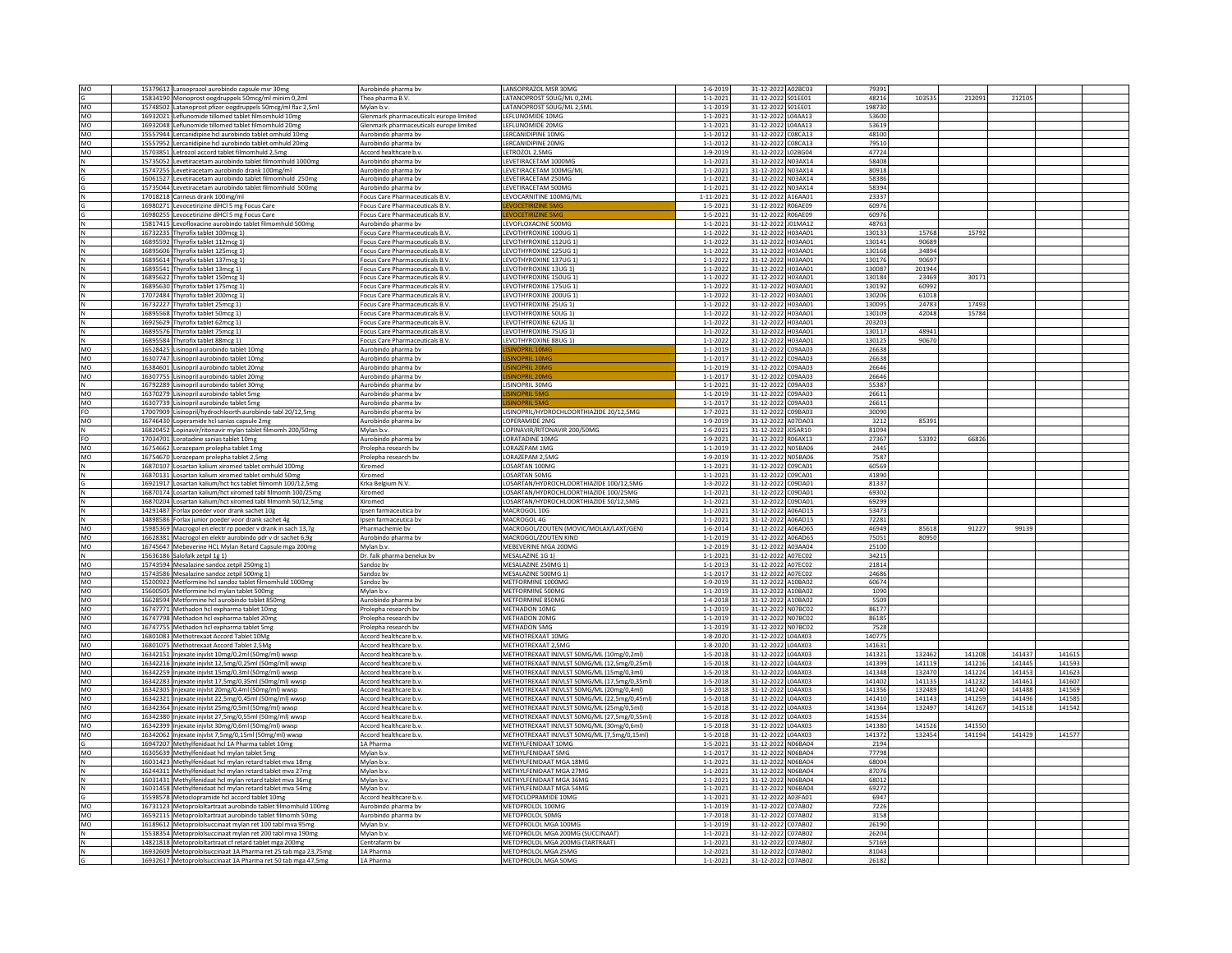|                | 15107132 Metoprololsuccinaat/hct sandoz tabl mga 95/12,5mg                                | Sandoz bv                                                     | METOPROLOL/HYDROCHLOORTHIAZIDE MGA 100/12,5MG | $1 - 1 - 2021$                   | 31-12-2022 C07BB02                       | 34525        |        |        |      |  |
|----------------|-------------------------------------------------------------------------------------------|---------------------------------------------------------------|-----------------------------------------------|----------------------------------|------------------------------------------|--------------|--------|--------|------|--|
| MO             | 13817035 Metronidazol aurobindo tablet 500mg                                              | Aurobindo pharma bv                                           | METRONIDAZOL 500MG                            | $1 - 1 - 2014$                   | 31-12-2022 P01AB01                       | 17027        |        |        |      |  |
| MO             | 16064534 Metrosa gel 7,5mg/g                                                              | Sandoz bv                                                     | METRONIDAZOL 7,5MG/G                          | $1 - 1 - 2015$                   | 31-12-2022 D06BX01                       | 33480        |        |        |      |  |
|                |                                                                                           |                                                               | MINOCYCLINE 100MG                             |                                  |                                          | 31607        |        |        |      |  |
| MO             | 14560321 Minocycline aurobindo tablet 100mg                                               | Aurobindo pharma by                                           |                                               | $1 - 1 - 2012$                   | 31-12-2022 J01AA08                       |              |        |        |      |  |
| MO             | 14560313 Minocycline aurobindo tablet 50mg                                                | Aurobindo pharma bv                                           | MINOCYCLINE 50MG                              | $1 - 1 - 2012$                   | 31-12-2022 J01AA08                       | 26212        |        |        |      |  |
| MO             | 16288912 Mirtazapine aurobindo tablet 15mg                                                | Aurobindo pharma bv                                           | MIRTAZAPINE 15MG                              | $1 - 9 - 2019$                   | 31-12-2022 N06AX11                       | 75221        | 67784  |        |      |  |
|                | 16288920 Mirtazapine aurobindo tablet 30mg                                                | Aurobindo pharma bv                                           | MIRTAZAPINE 30MO                              | $1 - 4 - 202$                    | 31-12-2022 N06AX11                       | 39721        | 61484  |        |      |  |
| N              | 16348176 Mirtazapine aurobindo tablet 45mg                                                | Aurobindo pharma bv                                           | MIRTAZAPINE 45MG                              | $1 - 2 - 2021$                   | 31-12-2022 N06AX11                       | 43370        | 61492  |        |      |  |
| MO             |                                                                                           |                                                               | MODAFINIL 100MG                               |                                  |                                          |              |        |        |      |  |
|                | 15816915 Modafinil aurobindo tablet 100mg                                                 | Aurobindo pharma bv                                           |                                               | $1 - 1 - 2013$                   | 31-12-2022 N06BA07                       | 56146        |        |        |      |  |
| $\hbox{N}$     | 16932625 Mometasonfuroaat 1A Pharma neusspr 50mcg/do fl 140do                             | 1A Pharma                                                     | MOMETASON 50UG 140 DO                         | $1 - 1 - 2021$                   | 31-12-2022 R01AD09                       | 52434        |        |        |      |  |
| MO             | 15946312 Montelukast aurobindo tablet filmomhuld 10mg                                     | Aurobindo pharma bv                                           | MONTFLUKAST 10MG                              | $1 - 1 - 2019$                   | 31-12-2022 R03DC03                       | 52051        |        |        |      |  |
| N              | 17003881 Morfine injvlst 10mg/ml amp 1ml                                                  | Focus Care Pharmaceuticals B.V.                               | MORFINE 10MG/ML 1ML                           | $1 - 5 - 2021$                   | 31-12-2022 N02AA01                       | 21652        |        |        |      |  |
| MO             | 14655594 Morfinesulfaat aurobindo retard tablet mga 10mg                                  | Aurobindo pharma bv                                           | MORFINE MGA 10MG                              | $1 - 1 - 201$                    | 31-12-2022 NO2AA01                       | 23418        | 52639  |        |      |  |
|                |                                                                                           |                                                               | MORFINE MGA 30MG                              |                                  |                                          |              | 52647  |        |      |  |
| MO             | 14655608 Morfinesulfaat aurobindo retard tablet mga 30mg                                  | Aurobindo pharma by                                           |                                               | $1 - 1 - 201$                    | 31-12-2022 N02AA01                       | 23426        |        |        |      |  |
| MO             | 14655616 Morfinesulfaat aurobindo retard tablet mga 60mg                                  | Aurobindo pharma bv                                           | MORFINE MGA 60MG                              | $1 - 1 - 201$                    | 31-12-2022 N02AA01                       | 23434        | 52655  |        |      |  |
| N              | 16755448 Moxifloxacine double-e pharma tablet filmomh 400mg                               | Prolepha research bv                                          | MOXIFLOXACINE 400MG                           | $1 - 1 - 2021$                   | 31-12-2022 J01MA14                       | 67628        |        |        |      |  |
| MO             | 16289579 Naproxen aurobindo tablet 250mg                                                  | Aurobindo pharma bv                                           | NAPROXEN 250MG                                | $1 - 1 - 2019$                   | 31-12-2022 M01AE02                       | 6378         | 32433  |        |      |  |
| MO             |                                                                                           |                                                               | NAPROXEN 500MG                                |                                  | 31-12-2022 M01AE02                       |              | 32441  |        |      |  |
|                | 16289587 Naproxen aurobindo tablet 500mg                                                  | Aurobindo pharma bv                                           |                                               | $1 - 2 - 2019$                   |                                          | 20850        |        |        |      |  |
|                | 15703924 Naratriptan cf tablet filmomhuld 2,5mg                                           | Centrafarm bv                                                 | NARATRIPTAN 2,5MG                             | $1 - 1 - 2021$                   | 31-12-2022 NO2CCO2                       | 48534        |        |        |      |  |
| N              | 15111245 Infvlst nacl 9mg/ml freeflex zak 100ml                                           | Fresenius kabi nederland by                                   |                                               | $1 - 1 - 2021$                   | 31-12-2022 B05BB01                       | 25062        | 24856  |        |      |  |
| FO             | 16944933 Infvlst nacl 9 mg/ml kabipac flacon 100 m                                        | Fresenius kabi nederland b                                    |                                               | $1 - 12 - 2021$                  | 31-12-2022 B05BB01                       | 25062        | 24856  |        |      |  |
| N              | 13878980 Injvlst natrii chloridum 9mg/ml ampul 10ml kunst                                 | Fresenius kabi nederland bv                                   | NATRIUMCHLORIDE 9MG/ML(0,9%) 10ML             | $1 - 1 - 2021$                   | 31-12-2022 B05BB01                       | 16098        |        |        |      |  |
| N              | 16644883 Nebivolol glenmark tablet 2,5mg                                                  | Glenmark pharmaceuticals europe limited                       | NEBIVOLOL 2.5MG                               | $1 - 1 - 2021$                   | 31-12-2022 C07AB12                       | 107425       |        |        |      |  |
|                |                                                                                           |                                                               |                                               |                                  |                                          |              |        |        |      |  |
| MO             | 16267818 Nebivolol glenmark tablet 5mg                                                    | Glenmark pharmaceuticals europe limited                       | NEBIVOLOL 5MG                                 | $1 - 1 - 201$                    | 31-12-2022 C07AB12                       | 46353        |        |        |      |  |
| N              | 15923398 Nevirapine mylan tablet 200mg                                                    | Mylan b.y                                                     | NEVIRAPINE 200MG                              | $1 - 1 - 2021$                   | 31-12-2022 J05AG01                       | 49786        |        |        |      |  |
|                | 15356175 Nifedipine sandoz retard tablet mga 30mg                                         | Sandoz bv                                                     | NIFEDIPINE MGA 30MG                           | $1 - 1 - 2021$                   | 31-12-2022 C08CA05                       | 33693        |        |        |      |  |
|                | 15356183 Nifedipine sandoz retard tablet mga 60mg                                         | Sandoz by                                                     | NIFEDIPINE MGA 60MG                           | $1 - 1 - 2021$                   | 31-12-2022 C08CA05                       | 33707        |        |        |      |  |
|                | 16960165 Nitisinone dipharma capsule 10mg                                                 | Eurocept international by                                     | NITISINON 10MG                                | $1 - 1 - 2021$                   | 31-12-2022 A16AX04                       | 80004        |        |        |      |  |
|                |                                                                                           |                                                               |                                               |                                  |                                          |              |        |        |      |  |
|                | 16960335 Nitisinone dipharma capsule 20mg                                                 | Eurocept international by                                     | NITISINON 20MG                                | $1 - 1 - 2021$                   | 31-12-2022 A16AX04                       | 128678       |        |        |      |  |
|                | 16960262 Nitisinone dipharma capsule 2mg                                                  | Eurocept international bv                                     | NITISINON 2MG                                 | $1 - 1 - 2021$                   | 31-12-2022 A16AX04                       | 79987        |        |        |      |  |
| MO             | 15131440 Orfadin capsule 5mg                                                              | Swedish Orphan Biovitrum (The Netherlands) B.V. NITISINON 5MG |                                               | $1 - 7 - 201$                    | 31-12-2022 A16AX04                       | 7999         |        |        |      |  |
| N              | 12337528 Furadantine mc capsule 50mg                                                      | Prolepha research by                                          | NITROFURANTOINE 50MG                          | $1 - 4 - 2021$                   | 31-12-2022 J01XE01                       | 5460         |        |        |      |  |
| MO             |                                                                                           | Novartis pharma bv                                            | NITROGLYCERINE 10MG/24UUF                     | $1 - 1 - 2019$                   | 31-12-2022 C01DA02                       | 20672        | 38814  | 44539  | 4581 |  |
|                | 12506893 Transiderm nitro 10 pleister transderm 10mg/24uur                                |                                                               |                                               |                                  |                                          |              |        |        |      |  |
| MO             | 12505692 Transiderm nitro pleister transderm 5mg/24uur                                    | Novartis pharma by                                            | NITROGLYCERINE 5MG/24UUR                      | $1 - 1 - 2019$                   | 31-12-2022 C01DA02                       | 21520        | 38822  | 44520  | 4580 |  |
| MO             | 16760530 Nortriptyline ria tablet 10mg                                                    | Focus Care Pharmaceuticals B.V                                | NORTRIPTYLINE 10MG                            | $1 - 6 - 2019$                   | 31-12-2022 N06AA10                       | 27448        |        |        |      |  |
| MO             | 16760549 Nortriptyline ria tablet 25mg                                                    | Focus Care Pharmaceuticals B.V                                | NORTRIPTYLINE 25MG                            | $1 - 6 - 2019$                   | 31-12-2022 N06AA10                       | 6564         |        |        |      |  |
| MO             | 16725913 Nortriptyline glenmark tablet filmomhuld 50mg                                    | Glenmark pharmaceuticals europe limited                       | NORTRIPTYLINE 50MG                            | $1 - 6 - 2019$                   | 31-12-2022 N06AA10                       | 25623        |        |        |      |  |
| MO             |                                                                                           |                                                               | NYSTATINE 100.000IE/ML                        | $1 - 1 - 2019$                   | 31-12-2022 A07AA02                       | 6629         |        |        |      |  |
|                | 16727177 Nystatine rph suspensie 100.000ie/ml                                             | Prolepha research by                                          |                                               |                                  |                                          |              |        |        |      |  |
| N              | 14127555 Sandostatine lar injpdr fl 10mg + solv 2ml                                       | Novartis pharma by                                            | <b>OCTREOTIDE 10MG</b>                        | $1 - 1 - 2021$                   | 31-12-2022 H01CB02                       | 70440        |        |        |      |  |
| N              | 14127563 Sandostatine lar injpdr fl 20mg + solv 2ml                                       | Novartis pharma bv                                            | OCTREOTIDE 20MG                               | $1 - 1 - 2021$                   | 31-12-2022 H01CB02                       | 70459        |        |        |      |  |
|                | 14127571 Sandostatine lar injpdr fl 30mg + solv 2ml                                       | Novartis pharma bv                                            | OCTREOTIDE 30MG                               | $1 - 1 - 2021$                   | 31-12-2022 H01CB02                       | 70467        |        |        |      |  |
| MO             | 15580792 Octreotide sandoz injvlst 0,5mg/ml ampul 1ml                                     | Sandoz by                                                     | OCTREOTIDE INJVLST 0,5MG/ML                   | $1 - 1 - 2019$                   | 31-12-2022 H01CB02                       | 32514        | 86053  | 122912 |      |  |
| MO             |                                                                                           |                                                               | OLANZAPINE 10MG                               | $1 - 1 - 2017$                   | 31-12-2022 N05AH03                       | 45578        |        |        |      |  |
|                | 15827763 Olanzapine accord tablet filmomhuld 10mg                                         | Accord healthcare b.v                                         |                                               |                                  |                                          |              |        |        |      |  |
| <b>MO</b>      | 15825140 Olanzapine aurobindo tablet 20mg                                                 | Aurobindo pharma bv                                           | OLANZAPINE 20MG                               | $1 - 1 - 2019$                   | 31-12-2022 N05AH03                       | 69604        |        |        |      |  |
| MO             | 15938085 Olanzapine smelttab mylan orodisp tablet 20mg                                    | Mylan b.v                                                     | OLANZAPINE 20MG SMELTABLET                    | $1 - 2 - 201$                    | 31-12-2022 N05AH03                       | 69612        |        |        |      |  |
| MO             | 16350839 Olmesartanmedoxomil glenmark tablet filmomh 40mg                                 | Glenmark pharmaceuticals europe limited                       | OLMESARTAN 40MG                               | $1 - 7 - 201$                    | 31-12-2022 C09CA08                       | 70211        |        |        |      |  |
| MO             | 16735919 Olmesartanmedoxomil/amlodipine acc tab fo 20/5mg                                 | Accord healthcare b.v                                         | OLMESARTAN/AMLODIPINE 20/5MG                  | $1 - 6 - 2019$                   | 31-12-2022 C09DB02                       | 123722       |        |        |      |  |
|                |                                                                                           |                                                               |                                               |                                  |                                          |              |        |        |      |  |
| MO             | 16735900 Olmesartanmedoxomil/amlodipine acc tab fo 40/5mg                                 | Accord healthcare b.v                                         | OLMESARTAN/AMLODIPINE 40/ 5MG                 | $1 - 6 - 2019$                   | 31-12-2022 C09DB02                       | 123730       |        |        |      |  |
| MO             | 16735897 Olmesartanmedoxomil/amlodipine acc tab fo 40/10mg                                | Accord healthcare b.v                                         | OLMESARTAN/AMLODIPINE 40/10MG                 | $1 - 6 - 2019$                   | 31-12-2022 C09DB02                       | 123749       |        |        |      |  |
| $\,$ N         | 16972759 Olmesartanmedoxomil/amlod/hct acc t f 20/5/12,5mg                                | Accord healthcare b.v.                                        | OLMESARTAN/AMLODIPINE/HCT 20/5/12.5MG         | $1 - 5 - 2021$                   | 31-12-2022 C09DX03                       | 123676       |        |        |      |  |
| $\hbox{N}$     | 16994361 Olmesartanmedoxomil/amlod/hct acc t f 40/10/12,5mg                               | Accord healthcare b.v                                         | OLMESARTAN/AMLODIPINE/HCT 40/10/12,5MG        | $1 - 5 - 2021$                   | 31-12-2022 C09DX03                       | 123706       |        |        |      |  |
|                | 16994345 Olmesartanmedoxomil/amlod/hct acc t f 40/10/25mg                                 | Accord healthcare b.v                                         | OLMESARTAN/AMLODIPINE/HCT 40/10/25MG          | $1 - 5 - 202$                    | 31-12-2022 C09DX03                       | 12371        |        |        |      |  |
| N              |                                                                                           | Accord healthcare b.v                                         | OLMESARTAN/AMLODIPINE/HCT 40/5/12,5MG         | $1 - 5 - 2021$                   |                                          |              |        |        |      |  |
|                |                                                                                           |                                                               |                                               |                                  |                                          |              |        |        |      |  |
|                | 16994280 Olmesartanmedoxomil/amlod/hct acc t f 40/5/12,5mg                                |                                                               |                                               |                                  | 31-12-2022 C09DX03                       | 123684       |        |        |      |  |
|                | 16994337 Olmesartanmedoxomil/amlod/hct acc t f 40/5/25mg                                  | Accord healthcare b.v                                         | OLMESARTAN/AMLODIPINE/HCT 40/5/25MG           | $1 - 5 - 2021$                   | 31-12-2022 C09DX03                       | 123692       |        |        |      |  |
| MO             | 16275713 Omecat capsule msr 10mg                                                          | Prolepha research bv                                          | OMEPRAZOL 10MG                                | $1 - 1 - 201$                    | 31-12-2022 A02BC01                       | 60054        | 88781  |        |      |  |
| MO             |                                                                                           | Focus Care Pharmaceuticals B.V                                | OMEPRAZOL 40MG                                | $1 - 1 - 201$                    | 31-12-2022 A02BC01                       | 60070        | 88803  |        |      |  |
|                | 16064615 Omeprazol focus capsule msr 40mg                                                 |                                                               |                                               | $1 - 1 - 201$                    |                                          |              | 88811  |        |      |  |
| MO             | 16064607 Omeprazol focus capsule msr 20mg                                                 | Focus Care Pharmaceuticals B.V.                               | OMEPRAZOL MSR 20MG                            |                                  | 31-12-2022 A02BC01                       | 60062        |        |        |      |  |
| MO             | 15702782 Ondansetron aurobindo tablet filmomhuld 8mg                                      | Aurobindo pharma bv                                           | ONDANSETRON 8MG                               | $1 - 3 - 2017$                   | 31-12-2022 A04AA01                       | 31518        | 49913  |        |      |  |
| MO             | 15801551 Oxycodon hcl gl tablet filmomhuld 10mg                                           | Mylan b.v.                                                    | OXYCODON 10MG                                 | $1 - 3 - 2019$                   | 31-12-2022 N02AA05                       | 6821         | 102059 | 94390  |      |  |
| M <sub>O</sub> | 15902188 Oxycodon hcl aurobindo capsule 20mg                                              | Aurobindo pharma bv                                           | OXYCODON 20MG                                 | $1 - 1 - 2015$                   | 31-12-2022 N02AA05                       | 68209        | 94412  |        |      |  |
| MO             | 15801543 Oxycodon hcl gl tablet filmomhuld 5mg                                            | Mylan b.v.                                                    | OXYCODON 5MG                                  | $1 - 3 - 2019$                   | 31-12-2022 NO2AA05                       | 68225        | 102040 | 94374  |      |  |
| MO             | 16026659 Oxycodon hcl aurobindo retard tablet mga 15mg                                    | Aurobindo pharma by                                           | OXYCODON MGA 15MG                             | $1 - 1 - 2015$                   | 31-12-2022 N02AA05                       | 94277        |        |        |      |  |
|                |                                                                                           |                                                               | OXYCODON MGA 30MG                             | $1 - 1 - 2021$                   | 31-12-2022 N02AA05                       | 94285        |        |        |      |  |
| N              | 16026675 Oxycodon hcl aurobindo retard tablet mga 30mg                                    | Aurobindo pharma bv                                           |                                               |                                  |                                          |              |        |        |      |  |
| MO             | 15801586 Oxycodon hcl lannacher tablet mva 10mg                                           | Mylan b.v.                                                    | OXYCODON MGA 10MG                             | $1 - 3 - 2019$                   | 31-12-2022 NO2AA05                       | 57614        |        |        |      |  |
| MO             | 16026667 Oxycodon hcl aurobindo retard tablet mga 20mg                                    | Aurobindo pharma bv                                           | OXYCODON MGA 20MG                             | $1 - 1 - 2015$                   | 31-12-2022 N02AA05                       | 57622        |        |        |      |  |
| MO             | 16026683 Oxycodon hcl aurobindo retard tablet mga 40mg                                    | Aurobindo pharma bv                                           | OXYCODON MGA 40MG                             | $1 - 1 - 201$                    | 31-12-2022 NO2AA05                       | 57630        |        |        |      |  |
| MO             | 15801578 Oxycodon hcl lannacher tablet mva 5mg                                            | Mylan b.v.                                                    | OXYCODON MGA 5MG                              | $1 - 3 - 2019$                   | 31-12-2022 NO2AA05                       | 66788        |        |        |      |  |
|                | 16736605 Paliperidon sandoz retard tablet mva 6mg                                         | Sandoz bv                                                     |                                               |                                  |                                          | 84646        |        |        |      |  |
| MO             |                                                                                           |                                                               | PALIPERIDON MGA 6MG                           | $1 - 6 - 2019$                   | 31-12-2022 N05AX13                       | 84654        |        |        |      |  |
| MO             | 16736613 Paliperidon sandoz retard tablet mva 9mg                                         | Sandoz bv                                                     | PALIPERIDON MGA 9MG                           | $1 - 6 - 2019$                   | 31-12-2022 N05AX13                       |              |        |        |      |  |
| N              | 16932706 Pantoprazol 1a pharma 20 mg, maagsapresistente tab                               | 1A Pharma                                                     | PANTOPRAZOL MSR 20MO                          | $1 - 1 - 2021$                   | 31-12-2022 A02BC02                       | 52272        |        |        |      |  |
| N              | 16932722 Pantoprazol 1a pharma 40 mg, maagsapresistente tab                               | 1A Pharma                                                     | PANTOPRAZOL MSR 40MG                          | $1 - 1 - 2021$                   | 31-12-2022 A02BC02                       | 43044        |        |        |      |  |
| MO             | 16303857 Paroxetine icc tablet 10mg(als hcl anhy)                                         | Prolepha research by                                          |                                               | $1 - 1 - 201$                    | 31-12-2022 N06AB05                       | 125040       |        |        |      |  |
| FO             | 17035309 Paroxetine prolepha tablet 10mg (als hcl anhy)                                   | Prolepha research bv                                          |                                               | $1 - 4 - 202$                    | 31-12-2022 N06AB05                       | 12504        |        |        |      |  |
| MO             | 16307763 Paroxetine aurobindo tablet filmomhuld 20me                                      | Aurobindo pharma bv                                           | PAROXETINE 20MG                               | $1 - 1 - 201$                    | 31-12-2022 N06AB05                       | 125032       |        |        |      |  |
|                |                                                                                           |                                                               |                                               |                                  |                                          |              |        |        |      |  |
| MO             | 16307771 Paroxetine aurobindo tablet filmomhuld 30mg                                      | Aurobindo pharma bv                                           | PAROXETINE 30MG                               | $1 - 1 - 2017$                   | 31-12-2022 N06AB05                       | 125059       |        |        |      |  |
| MO             | 16188535 Perindopril tert-butylamine glenmark tablet 2mg                                  | Glenmark pharmaceuticals europe limited                       | <b>ERINDOPRIL 2MG EN 2,5MG</b>                | $1 - 1 - 2017$                   | 31-12-2022 C09AA04                       | 41300        | 85154  | 108499 |      |  |
| MO             | 16188543 Perindopril tert-butylamine glenmark tablet 4mg                                  | Glenmark pharmaceuticals europe limited                       | PERINDOPRIL 4MG EN 5MG                        | $1 - 1 - 201$                    | 31-12-2022 C09AA04                       | 29076        | 85162  | 108502 |      |  |
| MO             | 16188551 Perindopril tert-butylamine glenmark tablet 8mg                                  | Glenmark pharmaceuticals europe limited                       | PERINDOPRIL 8MG EN 10MG                       | $1 - 3 - 201$                    | 31-12-2022 C09AA04                       | 69523        | 85170  | 108510 |      |  |
|                |                                                                                           |                                                               | PERINDOPRIL/INDAPAMIDE 2/0,62MG               | $1 - 1 - 201$                    | 31-12-2022 C09BA04                       | 90026        |        |        |      |  |
| MO             | 15724719 Perindopril tert-butyl/indapamide glen t 2/0,625mg                               | Glenmark pharmaceuticals europe limited                       |                                               |                                  |                                          |              |        |        |      |  |
| MO             | 16280792 Perindopril tert-butyl/indapamide mylan t 4/1,25mg                               | Mylan b.v                                                     | PERINDOPRIL/INDAPAMIDE 4/1,25MG               | $1 - 1 - 201$                    | 31-12-2022 C09BA04                       | 60577        | 85146  | 108529 |      |  |
| MO             | 16736133 Perindopril tert-butyl/amlodipine focus tab 8/10mg                               | Focus Care Pharmaceuticals B.V.                               | PERINDOPRIL-ERB/AMLODIPINE 8/10MG             | 1-9-2019                         | 31-12-2022 C09BB04                       | 123579       | 123412 | 123617 |      |  |
| MO             | 16068491 Perindopril tert-butyl/amlodipine sdz tab 8/5mg                                  | Sandoz bv                                                     | PERINDOPRIL-TOS/AMLODIPINE 10/5MG             | $1 - 1 - 2019$                   | 31-12-2022 C09BB04                       | 123560       | 123404 | 123609 |      |  |
| MO             | 16736125 Perindopril tert-butyl/amlodipine focus tab 4/ 5mg                               | Focus Care Pharmaceuticals B.V.                               | PERINDOPRIL-TOS/AMLODIPINE 5/5MG              | $1 - 1 - 2019$                   | 31-12-2022 C09BB04                       | 123382       | 123587 | 123544 |      |  |
|                |                                                                                           |                                                               |                                               |                                  |                                          |              |        |        |      |  |
| MO             | 16736141 Perindopril tert-butyl/amlodipine focus tab 4/10mg                               | Focus Care Pharmaceuticals B.V                                | PERINDOPRIL-TOS/AMLODIPINE 5/10MG             | $1 - 1 - 2019$                   | 31-12-2022 C09BB04                       | 123390       | 123595 | 123552 |      |  |
| N              | 17009227 Permetrine gel 50mg/g Prolepha                                                   | Prolepha research bv                                          | PERMETRINE 50MG/G                             | $1 - 5 - 202$                    | 31-12-2022 P03AC04                       | 33804        | 208833 |        |      |  |
| MO<br>$\,$ N   | 15196763 Pipamperon sandoz tablet 40mg<br>16864336 Posaconazol glenmark suspensie 40mg/ml | Sandoz by<br>Glenmark pharmaceuticals europe limited          | PIPAMPERON 40MG<br>POSACONAZOL 40MG/ML        | $1 - 1 - 2019$<br>$1 - 1 - 2021$ | 31-12-2022 N05AD05<br>31-12-2022 J02AC04 | 841<br>79553 |        |        |      |  |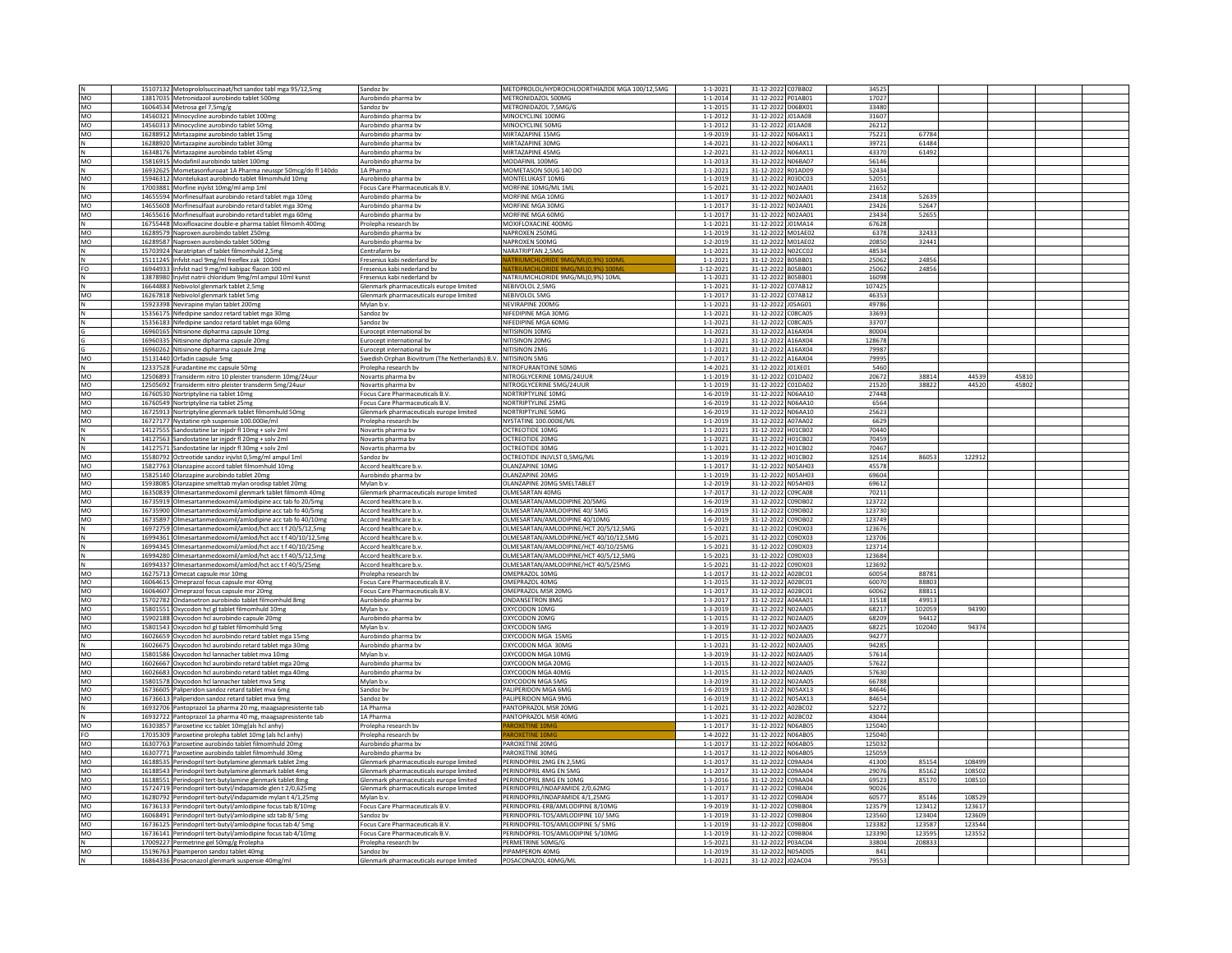|              | 16967593 Posaconazole accord tablet 100mg                                                   | Accord healthcare b.v                   | POSACONAZOL MSR 100MG                                           | $1 - 1 - 2021$  | 31-12-2022 J02AC04                          | 117498         |                |        |        |        |        |
|--------------|---------------------------------------------------------------------------------------------|-----------------------------------------|-----------------------------------------------------------------|-----------------|---------------------------------------------|----------------|----------------|--------|--------|--------|--------|
|              | 15816877 Pramipexol aurobindo tablet 0,125mg (0,088mg base)                                 | Aurobindo pharma bv                     | PRAMIPEXOL 0,125MG                                              | $1 - 1 - 2021$  | 31-12-2022 N04BC05                          | 49468          |                |        |        |        |        |
| N            | 15724476 Glepark tablet 0,25mg (0,18mg base)                                                | Glenmark pharmaceuticals europe limited | PRAMIPEXOL 0.25MG                                               | $1 - 1 - 2021$  | 31-12-2022 N04BC05                          | 49441          |                |        |        |        |        |
| MO           | 15724484 Glepark tablet 0,5mg (0,35mg base)                                                 | Glenmark pharmaceuticals europe limited | PRAMIPEXOL 0,5MG                                                | $1 - 1 - 2017$  | <b>N04BC05</b><br>31-12-2022                | 95060          |                |        |        |        |        |
| MO           | 16064488 Pramipexol sandoz ret tb mva 3,75mg (2,62mg base)                                  | Sandoz bv                               | PRAMIPEXOL MGA 3,75MG                                           | $1 - 1 - 2019$  | 31-12-2022 N04BC05                          | 94129          |                |        |        |        |        |
|              | 16064496 Pramipexol sandoz ret tb mva 4,5mg (3,15mg base)                                   | Sandoz by                               | PRAMIPEXOL MGA 4,5MG                                            | $1 - 1 - 2021$  | 31-12-2022 N04BC05                          | 91251          |                |        |        |        |        |
| MO           | 16779177 Prasugrel Mylan Filmomhulde Tablet 10Mg                                            | Mylan b.v.                              | PRASUGREL 10MG                                                  | $1 - 2 - 2020$  | 31-12-2022<br><b>B01AC22</b>                | 196894         |                |        |        |        |        |
| MO           | 15712338 Pravastatinenatrium rp tablet 20mg                                                 | Pharmachemie bv                         |                                                                 | $1 - 1 - 2012$  | 31-12-2022 C10AA03                          | 31089          |                |        |        |        |        |
| FO           | 17079446 Pravastatinenatrium rp tablet 20mg                                                 | Pharmachemie bv                         | <b>AVASTATINE 20M</b>                                           | $1 - 5 - 2022$  | 31-12-2022 C10AA03                          | 31089          |                |        |        |        |        |
| MO           | 15712346 Pravastatinenatrium rp tablet 40mg                                                 | Pharmachemie by                         | <b>RAVASTATINE 40MG</b>                                         | $1 - 1 - 2012$  | 31-12-2022 C10AA03                          | 46930          |                |        |        |        |        |
| FO           | 17079454 Pravastatinenatrium rp tablet 40mg                                                 | Pharmachemie bv                         |                                                                 | $1 - 5 - 2022$  | 31-12-2022<br>C10AA03                       | 46930          |                |        |        |        |        |
| N            | 15611620 Prednisolon sandoz tablet 20mg                                                     | Sandoz by                               | PREDNISOLON 20MG                                                | $1 - 1 - 2021$  | H02AB06<br>31-12-2022                       | 58173          |                |        |        |        |        |
| MO           | 15499774 Prednisolon mylan tablet 30mg                                                      | Mylan b.v.                              | PREDNISOLON 30MG                                                | $1 - 1 - 2011$  | 31-12-2022 H02AB06                          | 66109          |                |        |        |        |        |
|              | 14051729 Prednisolon cf tablet 5mg                                                          | Centrafarm bv                           | PREDNISOLON 5MG                                                 | $1 - 1 - 2021$  | 31-12-2022<br>H02AB06                       | 30449          |                |        |        |        |        |
| MO           | 16181867 Pregabaline accord healthcare capsule 150mg                                        | Accord healthcare b.v                   | PREGABALINE 150MG                                               | $1 - 6 - 2019$  | N03AX16<br>31-12-2022                       | 75728          |                |        |        |        |        |
| MO           | 16181840 Pregabaline accord healthcare capsule 25mg                                         | Accord healthcare b.v.                  | PREGABALINE 25MG                                                | $1 - 2 - 2019$  | 31-12-2022 N03AX16                          | 75698          |                |        |        |        |        |
| N            | 16181875 Pregabaline accord capsule 300mg                                                   | Accord healthcare b.v.                  | PREGABALINE 300MG                                               | $1 - 1 - 2021$  | 31-12-2022 N03AX16                          | 75736          |                |        |        |        |        |
| MO           | 16181859 Pregabaline accord healthcare capsule 75mg                                         | Accord healthcare b.v                   | PREGABALINE 75MG                                                | $1 - 6 - 2019$  | 31-12-2022<br>N03AX16                       | 75701          |                |        |        |        |        |
| MO           | 15593460 Propranolol hcl accord tablet 10mg                                                 | Accord healthcare b.v                   | PROPRANOLOL 10MG                                                | $1 - 1 - 2011$  | 31-12-2022 C07AA05                          | 5703           |                |        |        |        |        |
| MO           | 15593479 Propranolol hcl accord tablet 40mg                                                 | Accord healthcare b.v.                  | PROPRANOLOL 40MG                                                | $1 - 1 - 2011$  | 31-12-2022 C07AA05                          | 5711           |                |        |        |        |        |
| MO           | 15200094 Psylliumvezels sdz granulaat orang skvr 3,25g sach                                 | Sandoz by                               | PSYLLIUMZAAD 3.25G                                              | 1-9-2019        | 31-12-2022 A06AC01                          | 38261          | 48372          | 50202  | 14726  |        |        |
| MO           | 15774171 Quetiapine accord tablet filmomhuld 25mg                                           | Accord healthcare b.v.                  | QUETIAPINE 25MG                                                 | $1 - 1 - 2014$  | 31-12-2022 N05AH04                          | 50741          |                |        |        |        |        |
| N            | 16592328 Quetiapine aurobindo retard tablet mva 150mg                                       | Aurobindo pharma bv                     | QUETIAPINE MGA 150MG                                            | $1 - 1 - 2021$  | 31-12-2022 N05AH04                          | 94757          |                |        |        |        |        |
| MO           | 15966259 Quetiapine accord retard tablet mva 400mg                                          | Accord healthcare b.v.                  | <b>OUFTIAPINE MGA 400MG</b>                                     | $1 - 1 - 2015$  | 31-12-2022 NO5AH04                          | 84212          |                |        |        |        |        |
|              | 16592301 Quetiapine aurobindo retard tablet mva 50mg                                        | Aurobindo pharma by                     | <b>QUETIAPINE MGA 50MG</b>                                      | $1 - 1 - 2022$  | 31-12-2022 N05AH04                          | 84182          |                |        |        |        |        |
| MO           | 16607856 Rabeprazolnatrium focus tablet msr 10mg                                            | Focus Care Pharmaceuticals B.V.         | RABEPRAZOL 10MG                                                 | $1 - 4 - 2018$  | 31-12-2022 A02BC04                          | 54860          |                |        |        |        |        |
| MO           | 15835375 Rabeprazolnatrium sandoz tablet msr 20mg                                           | Sandoz bv                               | RABEPRAZOL 20MG                                                 | $1 - 3 - 2019$  | 31-12-2022 A02BC04                          | 54879          |                |        |        |        |        |
| MO           | 16012798 Ramipril teva tablet 1,25mg                                                        | Prolepha research bv                    | RAMIPRIL 1,25MG                                                 | $1 - 1 - 2019$  | 31-12-2022 C09AA05                          | 50628          | 30848          |        |        |        |        |
| MO           | 16012801 Ramipril teva tablet 10mg                                                          | Prolepha research by                    | RAMIPRIL 10MG                                                   | $1 - 1 - 2019$  | 31-12-2022 C09AA05                          | 70351          | 30856          |        |        |        |        |
| MO           | 16012828 Ramipril teva tablet 2,5mg                                                         | Prolepha research by                    | RAMIPRIL 2.5MG                                                  | $1 - 1 - 2019$  | 31-12-2022 C09AA05                          | 50555          | 70998          |        |        |        |        |
| MO           | 16012836 Ramipril teva tablet 5mg                                                           | Prolepha research by                    | RAMIPRIL 5MG                                                    | $1 - 1 - 2019$  | 31-12-2022 C09AA05                          | 50563          | 71005          |        |        |        |        |
|              |                                                                                             | Sandoz by                               | RIFAMPICINE 300MG                                               | $1 - 1 - 2021$  | 31-12-2022 J04AB02                          | 7064           |                |        |        |        |        |
| MO           | 14818833 Rifampicine sandoz capsule 300mg<br>15822745 Riluzol sandoz tablet filmomhuld 50mg | Sandoz bv                               | RILUZOL 50MG                                                    | $1 - 9 - 2019$  | 31-12-2022 NO7XX02                          | 45225          |                |        |        |        |        |
| MO           |                                                                                             | Sandoz bv                               | RISEDRONINEZUUR 35MG                                            | $1 - 1 - 2012$  | 31-12-2022 M05BA07                          | 68888          |                |        |        |        |        |
| N            | 15718042 Natriumrisedronaat sandoz wekelijks tabl omh 35mg                                  |                                         |                                                                 |                 |                                             |                |                |        |        |        |        |
|              | 15419630 Risperidon accord tablet omhuld 0,5mg                                              | Accord healthcare b.v.                  | RISPERIDON 0,5MG<br><b>RISPERIDON 1MG</b>                       | $1 - 1 - 2021$  | 31-12-2022 N05AX08                          | 56197<br>37710 |                |        |        |        |        |
| N            | 15369633 Risperidon aurobindo tablet omhuld 1mg                                             | Aurobindo pharma bv                     |                                                                 | $1 - 1 - 2021$  | 31-12-2022 N05AX08                          | 44016          |                |        |        |        |        |
| MO           | 15321312 Risperidon sandoz drank 1mg/ml                                                     | Sandoz by                               | RISPERIDON 1MG/ML                                               | $1 - 1 - 2015$  | 31-12-2022 N05AX08                          | 37729          |                |        |        |        |        |
| N            | 16061462 Risperidon aurobindo tablet omhuld 2mg                                             | Aurobindo pharma bv                     | RISPERIDON 2MG                                                  | $1 - 1 - 2021$  | 31-12-2022 N05AX08                          | 94064          |                |        |        |        |        |
| MO           | 16668847 Ritonavir mylan tablet filmomhuld 100mg                                            | Mylan b.v                               | RITONAVIR 100MG                                                 | $1 - 6 - 2019$  | 31-12-2022 J05AE03                          |                |                |        |        |        |        |
|              | 16946650 Rivastigmine 1A Pharma pleister transderm 13,3mg/24u                               | 1A Pharma                               | RIVASTIGMINE 13.3MG/24UUR                                       | $1 - 5 - 2021$  | 31-12-2022 N06DA03                          | 105414         |                |        |        |        |        |
| <b>MO</b>    | 16599802 Demelora pleister transdermaal 4,6mg/24uur                                         | Aurobindo pharma bv                     | RIVASTIGMINE 4,6MG/24UUR                                        | $1 - 1 - 2019$  | 31-12-2022 N06DA03                          | 112879         | 85006          |        |        |        |        |
| MO           | 16599799 Demelora pleister transdermaal 9,5mg/24uur                                         | Aurobindo pharma bv                     | RIVASTIGMINE 9,5MG/24UUF<br><b>RIZATRIPTAN SMELTTABLET 10MG</b> | $1 - 1 - 2019$  | 31-12-2022<br>N06DA03<br>31-12-2022 N02CC04 | 112887         | 84980<br>50520 |        |        |        |        |
| $\mathsf{N}$ | 15934713 Rizatriptan smelttab mylan orodisp tablet 10mg                                     | Mylan h.v.                              |                                                                 | $1 - 1 - 2021$  |                                             | 50504          |                |        |        |        |        |
| MO           | 15821188 Ropinirol cf retard tablet mva 4mg                                                 | Centrafarm by                           | ROPINIROL MGA 4MG                                               | $1 - 1 - 2019$  | 31-12-2022 N04BC04                          | 85634          |                |        |        |        |        |
| MO           | 15821196 Ropinirol cf retard tablet mva 8mg                                                 | Centrafarm bv                           | ROPINIROL MGA 8MG                                               | $1 - 1 - 2019$  | 31-12-2022<br><b>N04BC04</b>                | 85642          |                |        |        |        |        |
| MO           | 16604768 Rosuvastatine aurobindo tablet filmomhuld 10mg                                     | Aurobindo pharma by                     | ROSUVASTATINE 10MG (ALS CA-ZOUT)                                | $1 - 2 - 2018$  | 31-12-2022 C10AA07                          | 201049         |                |        |        |        |        |
|              | 16674995 Rosuvastatine sun tablet filmomhuld 20mg                                           | Sun pharmaceutical industries europe bv | ROSUVASTATINE 20MG (ALS CA-ZOUT)                                | $1 - 1 - 2021$  | 31-12-2022 C10AA07                          | 201057         |                |        |        |        |        |
| MO           | 16604822 Rosuvastatine aurobindo tablet filmomhuld 40mg                                     | Aurobindo pharma bv                     | ROSUVASTATINE 40MG (ALS CA-ZOUT)                                | $1 - 4 - 2019$  | 31-12-2022 C10AA07                          | 201065         |                |        |        |        |        |
| <b>MO</b>    | 16604725 Rosuvastatine aurobindo tablet filmomhuld 5mg                                      | Aurobindo pharma bv                     | ROSUVASTATINE 5MG (ALS CA-ZOUT)                                 | $1 - 2 - 2018$  | 31-12-2022 C10AA07                          | 201030         |                |        |        |        |        |
| MO           | 16318323 Rupatadine cf tablet 10mg                                                          | Centrafarm by                           | RUPATADINE 10MG                                                 | 1-9-2019        | 31-12-2022 R06AX28                          | 98426          |                |        |        |        |        |
|              | 14127202 Ventolin 100 aer cfkvr 100mcg/do spbs 200do+inhal                                  | Glaxosmithkline b.v.                    | SALBUTAMOL 100UG/DO 200DO                                       | $1 - 1 - 2021$  | 31-12-2022 R03AC02                          | 43281          | 53007          |        |        |        |        |
|              | 16182324 Ipratro br/salbut cip ud vernopl 0,5/2,5mg fl2,5ml                                 | Focus Care Pharmaceuticals B.V.         | SALBUTAMOL/IPRATROPIUM 1/0.2MG/MI                               | $1 - 1 - 2021$  | 31-12-2022 R03AL02                          | 81760          |                |        |        |        |        |
| N            | 16955145 Salmeterol/fluticason wellnex inhpdr 50/100mcg 60d 4)                              | Prolepha research by                    | SALMETEROL/FLUTICASON 50/100UG/DO 60DO 4)                       | $1 - 1 - 2021$  | 31-12-2022 R03AK06                          | 64955          | 206334         |        |        |        |        |
|              | 16961714 Salmeterol/fluticason wellnex inhpdr 50/250mcg 60d                                 | Prolepha research by                    | SALMETEROL/FLUTICASON 50/250UG/DO 60DO                          | $1 - 1 - 2021$  | 31-12-2022 R03AK06                          | 64963          | 107174         | 206342 |        |        |        |
| N            | 16961722 Salmeterol/fluticason wellnex inhpdr 50/500mcg 60d                                 | Prolepha research by                    | SALMETEROL/FLUTICASON 50/500UG/DO 60DO                          | $1 - 1 - 2021$  | 31-12-2022 R03AK06                          | 64971          | 107182         | 127663 | 167193 | 206326 | 206318 |
| MO           | 16192222 Salmeterol/fluticason vinc aer 25/125mcg 120do+inh 3)                              | Focus Care Pharmaceuticals B.V          | SALMETEROL/FLUTICASON AEROSOL 25/125UG/DO 120DO                 | $1 - 1 - 2016$  | 31-12-2022 R03AK06                          | 62529          |                |        |        |        |        |
| MO           | 16192230 Salmeterol/fluticason vinc aer 25/250mcg 120do+inh 3)                              | <b>Focus Care Pharmaceuticals B.V</b>   | SALMETEROL/FLUTICASON AEROSOL 25/250UG/DO 120DO                 | $1 - 1 - 2016$  | 31-12-2022 R03AK06                          | 62537          |                |        |        |        |        |
| N            | 16935721 Sertraline tablet 100mg                                                            | Focus Care Pharmaceuticals B.V          | SERTRALINE 100MG                                                | $1 - 1 - 2021$  | 31-12-2022 N06AB06                          | 39411          |                |        |        |        |        |
| MO           | 16315421 Sertraline sun tablet filmomhuld 50mg                                              | Sun pharmaceutical industries europe bv | SERTRALINE 50MG                                                 | $1 - 1 - 2017$  | 31-12-2022 N06AB06                          | 39403          |                |        |        |        |        |
| N            | 16409442 Sevelameercarbonaat aurobindo pdr v susp 2,4g sach                                 | Aurobindo pharma bv                     | SEVELAMEER 2,4G                                                 | $1 - 1 - 2021$  | 31-12-2022 V03AE02                          | 90158          |                |        |        |        |        |
| MO           | 16224574 Sevelameercarbonaat aurobindo tablet filmomh 800mg                                 | Aurobindo pharma bv                     | SEVELAMEER 800MG                                                | $1 - 12 - 2018$ | 31-12-2022 V03AE02                          | 90131          |                |        |        |        |        |
| MO           | 16604326 Mysildecard tablet filmomhuld 20mg                                                 | Mylan b.v.                              |                                                                 | $1 - 6 - 2018$  | 31-12-2022<br>G04BE03                       | 80365          |                |        |        |        |        |
| FO           | 15098052 Revatio tablet filomhuld 20mg                                                      | Mylan b.v                               |                                                                 | $1 - 5 - 2022$  | 31-12-2022<br>G04BE03                       | 80365          |                |        |        |        |        |
| MO           | 16254104 Simvastatine accord tablet filmomhuld 10mg                                         | Accord healthcare b.v.                  | SIMVASTATINE 10MG                                               | $1 - 1 - 2017$  | 31-12-2022 C10AA01                          | 67806          |                |        |        |        |        |
| MO           | 15724743 Simvastatine sandoz tablet filmomhuld 20mg                                         | Sandoz by                               | SIMVASTATINE 20MG                                               | $1 - 1 - 2019$  | 31-12-2022 C10AA01                          | 67814          |                |        |        |        |        |
| MO           | 15724778 Simvastatine sandoz tablet filmomhuld 40mg                                         | Sandoz bv                               | SIMVASTATINE 40MG                                               | $1 - 1 - 2019$  | 31-12-2022 C10AA01                          | 67822          |                |        |        |        |        |
| MO           | 16820851 Solifenacinesuccinaat Sun Tablet Filmomhuld 10Mg                                   | Sun pharmaceutical industries europe bv | SOLIFENACINE 10MG                                               | $1 - 2 - 2020$  | 31-12-2022 G04BD08                          | 75345          |                |        |        |        |        |
| MO           | 16801067 Solifenacinesuccinaat Accord Tablet Filmomhuld 5Mg                                 | Accord healthcare b.v.                  | SOLIFENACINE 5MG                                                | $1 - 2 - 2020$  | 31-12-2022 G04BD08                          | 75337          |                |        |        |        |        |
| N            | 16786882 Sotalol hcl aurobindo tablet 160mg                                                 | Aurobindo pharma bv                     | SOTALOL 160MG                                                   | $1 - 5 - 2021$  | 31-12-2022 C07AA07                          | 14990          |                |        |        |        |        |
| MO           | 16592395 Sotalol hcl aurobindo tablet 40mg                                                  | Aurobindo pharma bv                     | SOTALOL 40MG                                                    | $1 - 1 - 2019$  | 31-12-2022<br>C07AA07                       | 84239          |                |        |        |        |        |
| MO           | 16637062 Sotalol hcl aurobindo tablet 80mg                                                  | Aurobindo pharma by                     | SOTALOL 80MG                                                    | $1 - 1 - 2019$  | 31-12-2022 C07AA07                          | 2879           |                |        |        |        |        |
| <b>MO</b>    | 13873679 Salazopyrine ec tablet msr 500mg                                                   | Pfizer bv                               | SULFASALAZINE MSR 500MG                                         | $1 - 1 - 2019$  | 31-12-2022 A07EC01                          | 7137           |                |        |        |        |        |
| MO           | 15369749 Sumatriptan aurobindo tablet 100mg                                                 | Aurobindo pharma by                     | SUMATRIPTAN 100MG                                               | $1 - 2 - 2019$  | 31-12-2022<br>N02CC01                       | 32476          | 79499          |        |        |        |        |
| MO           | 15369730 Sumatriptan aurobindo tablet 50mg                                                  | Aurobindo pharma bv                     | SUMATRIPTAN 50MG                                                | $1 - 2 - 2019$  | 31-12-2022 NO2CCO1                          | 41378          | 79480          |        |        |        |        |
| MO           | 15557081 Sumatriptan sun injvlst 12mg/ml wwsp 0,5ml                                         | Sun pharmaceutical industries europe bv | SUMATRIPTAN 6MG=0,5ML (12MG/ML)                                 | $1 - 8 - 2010$  | 31-12-2022 N02CC01                          | 82651          | 38210          | 62359  |        |        |        |
| N            | 16921895 Tacrolimus accord zalf 1mg/g                                                       | Accord healthcare b.v.                  |                                                                 | $1 - 8 - 2021$  | 31-12-2022 D11AH01                          | 67652          |                |        |        |        |        |
| N            | 16921909 Tacrolimus accord zalf 1mg/g                                                       | Accord healthcare b.v                   | <b>CROLIN</b>                                                   | $1 - 8 - 2021$  | 31-12-2022 D11AH01                          | 67652          |                |        |        |        |        |
| MO           | 16580761 Talmanco tablet filmomhuld 20m                                                     | Mylan b.v                               | TADALAFIL 20MG                                                  | $1 - 2 - 2019$  | 31-12-2022 G04BE08                          | 68241          |                |        |        |        |        |
| <b>MO</b>    | 15192296 Tamoxifen sandoz tablet 40mg                                                       | Sandoz by                               | <b>TAMOXIFEN 40MG</b>                                           | $1 - 1 - 2015$  | 31-12-2022 L02BA01                          | 25216          |                |        |        |        |        |
| MO           | 16329740 Tamsulosine hcl sun capsule mga 0,4mg                                              | Sun pharmaceutical industries europe bv | TAMSULOSINE MGA 0,4MG                                           | $1 - 3 - 2017$  | 31-12-2022 G04CA02                          | 41068          | 76236          |        |        |        |        |
| N            | 16870239 Telmisartan xiromed tablet 20mg                                                    | Xiromed                                 | <b>TELMISARTAN 20MG</b>                                         | $1 - 1 - 2021$  | 31-12-2022 C09CA07                          | 57509          |                |        |        |        |        |
|              | 16870255 Telmisartan xiromed tablet 40mg                                                    | Xiromed                                 | TELMISARTAN 40MG                                                | $1 - 1 - 2021$  | 31-12-2022 C09CA07                          | 50644          |                |        |        |        |        |
|              | 16870263 Telmisartan xiromed tablet 80ms                                                    | Xiromed                                 | <b>TELMISARTAN 80MG</b>                                         | $1 - 1 - 2021$  | 31-12-2022<br>C09CA07                       | 50652          |                |        |        |        |        |
| N            | 16746562 Telmisartan/hct xiromed tablet 40/12,5mg                                           | (iromed                                 | TELMISARTAN/HYDROCHLOORTHIAZIDE 40/12,5MG                       | $1 - 1 - 2021$  | C09DA07<br>31-12-2022                       | 67954          |                |        |        |        |        |
| MO           | 16311345 Telmisartan/hct focus tablet 80/12,5mg                                             | Focus Care Pharmaceuticals B.V          | TELMISARTAN/HYDROCHLOORTHIAZIDE 80/12,5MG                       | $1 - 2 - 2017$  | 31-12-2022 C09DA07                          | 67261          |                |        |        |        |        |
| N            | 13806769 Temazepam apotex tablet 10mg                                                       | Apotex nederland by                     | TFMA7FPAM 10MG                                                  | $1 - 3 - 2021$  | 31-12-2022 NOSCD07                          | 15806          | 32956          |        |        |        |        |
| N            | 13806750 Temazepam apotex tablet 20mg                                                       | Apotex nederland by                     | <b>TEMAZEPAM 20MG</b>                                           | $1 - 3 - 2021$  | 31-12-2022 N05CD07                          | 15814          | 32964          |        |        |        |        |